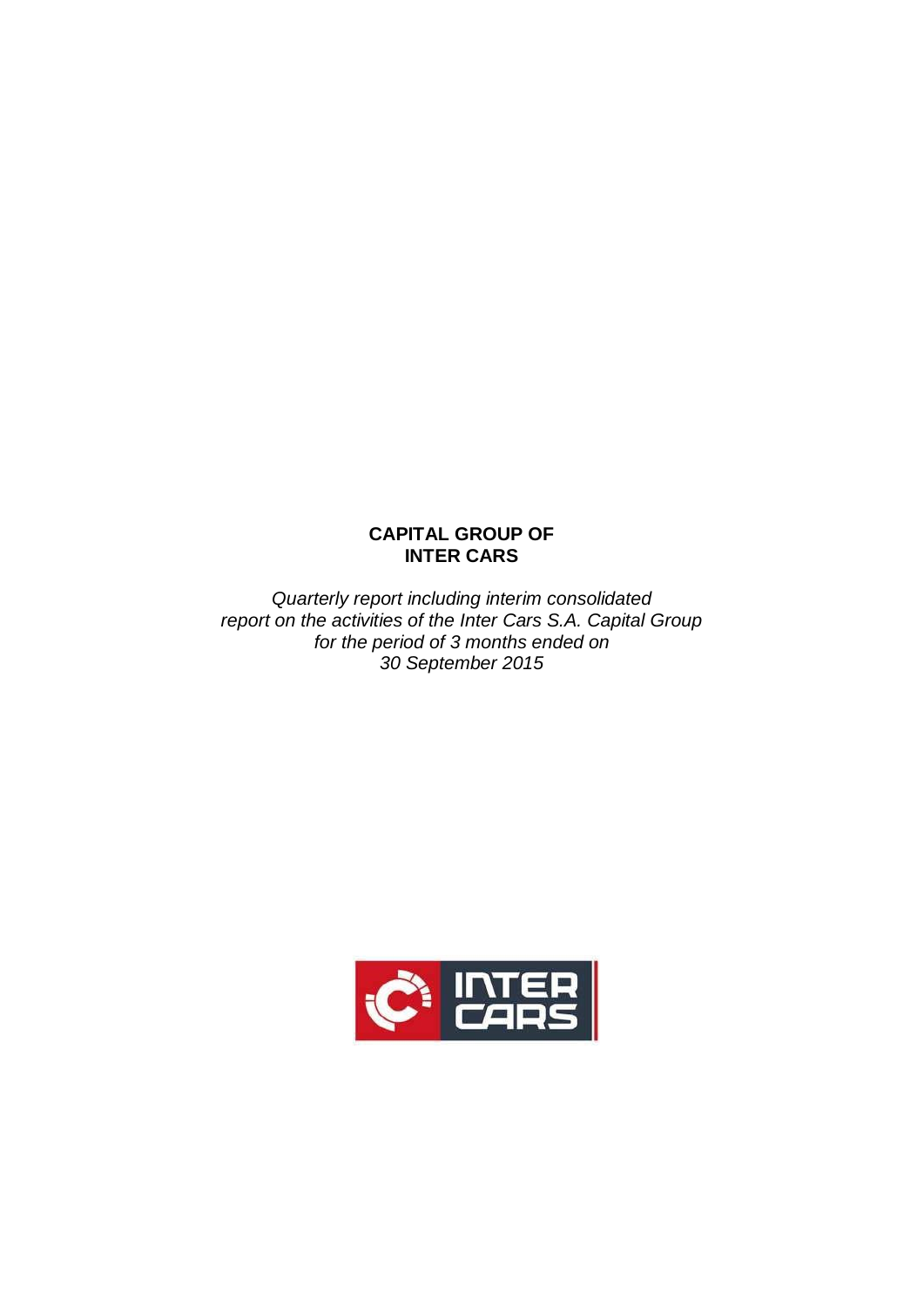

| INTERIM CONDENSED CONSOLIDATED FINANCIAL STATEMENTS OF THE INTER CARS GROUP 4                                                                                                                                          |     |
|------------------------------------------------------------------------------------------------------------------------------------------------------------------------------------------------------------------------|-----|
|                                                                                                                                                                                                                        |     |
|                                                                                                                                                                                                                        |     |
|                                                                                                                                                                                                                        |     |
|                                                                                                                                                                                                                        |     |
| Explanatory notes to the interim condensed financial statements for the period of 3 months ended on 30                                                                                                                 |     |
|                                                                                                                                                                                                                        |     |
|                                                                                                                                                                                                                        |     |
|                                                                                                                                                                                                                        |     |
|                                                                                                                                                                                                                        |     |
|                                                                                                                                                                                                                        |     |
|                                                                                                                                                                                                                        |     |
| OTHER INFORMATION ON THE ACTIVITIES OF THE INTER CARS CAPITAL GROUP 14                                                                                                                                                 |     |
|                                                                                                                                                                                                                        |     |
| 1. Summary of activities and consolidated and standalone financial results for Q3 201514                                                                                                                               |     |
| 2. Factors and events of a non-recurring nature having a material bearing on the financial result, and a<br>description of the Company's material achievements and failures along with a list of related key events 17 |     |
|                                                                                                                                                                                                                        |     |
|                                                                                                                                                                                                                        |     |
|                                                                                                                                                                                                                        |     |
|                                                                                                                                                                                                                        |     |
|                                                                                                                                                                                                                        |     |
|                                                                                                                                                                                                                        |     |
| 9. The Management Board's standpoint on the feasibility of meeting the previously published forecasts of                                                                                                               |     |
| 10. The List of shareholders holding at least 5% of the total number of votes as at the date of release of                                                                                                             |     |
| 11. Changes in the number of shares and rights to shares (options) in Inter Cars S.A. held by the<br>Company's management and supervisory personnel since the publication of the most recent quarterly                 |     |
|                                                                                                                                                                                                                        |     |
|                                                                                                                                                                                                                        |     |
| 14. Other information which the Company deems relevant for the assessment of its personnel, assets,<br>financial position and financial result or changes in any of the foregoing, and for the assessment of the       | .22 |
| 15. Events subsequent to the balance sheet day as at which the report was prepared which may have a                                                                                                                    |     |
| 16.Information on material transactions with related entities concluded on terms other than at arm's                                                                                                                   |     |
| 17. Factors which in the Company's opinion will affect its financial results in the period covering at least the                                                                                                       |     |
| INTERIM CONDENSED SEPARATE FINANCIAL STATEMENTS OF INTER CARS S.A. FOR THE                                                                                                                                             |     |
|                                                                                                                                                                                                                        |     |
|                                                                                                                                                                                                                        |     |
|                                                                                                                                                                                                                        |     |
|                                                                                                                                                                                                                        |     |
|                                                                                                                                                                                                                        |     |
| 3. Transactions with related entities in the condensed standalone financial statements28                                                                                                                               |     |
|                                                                                                                                                                                                                        |     |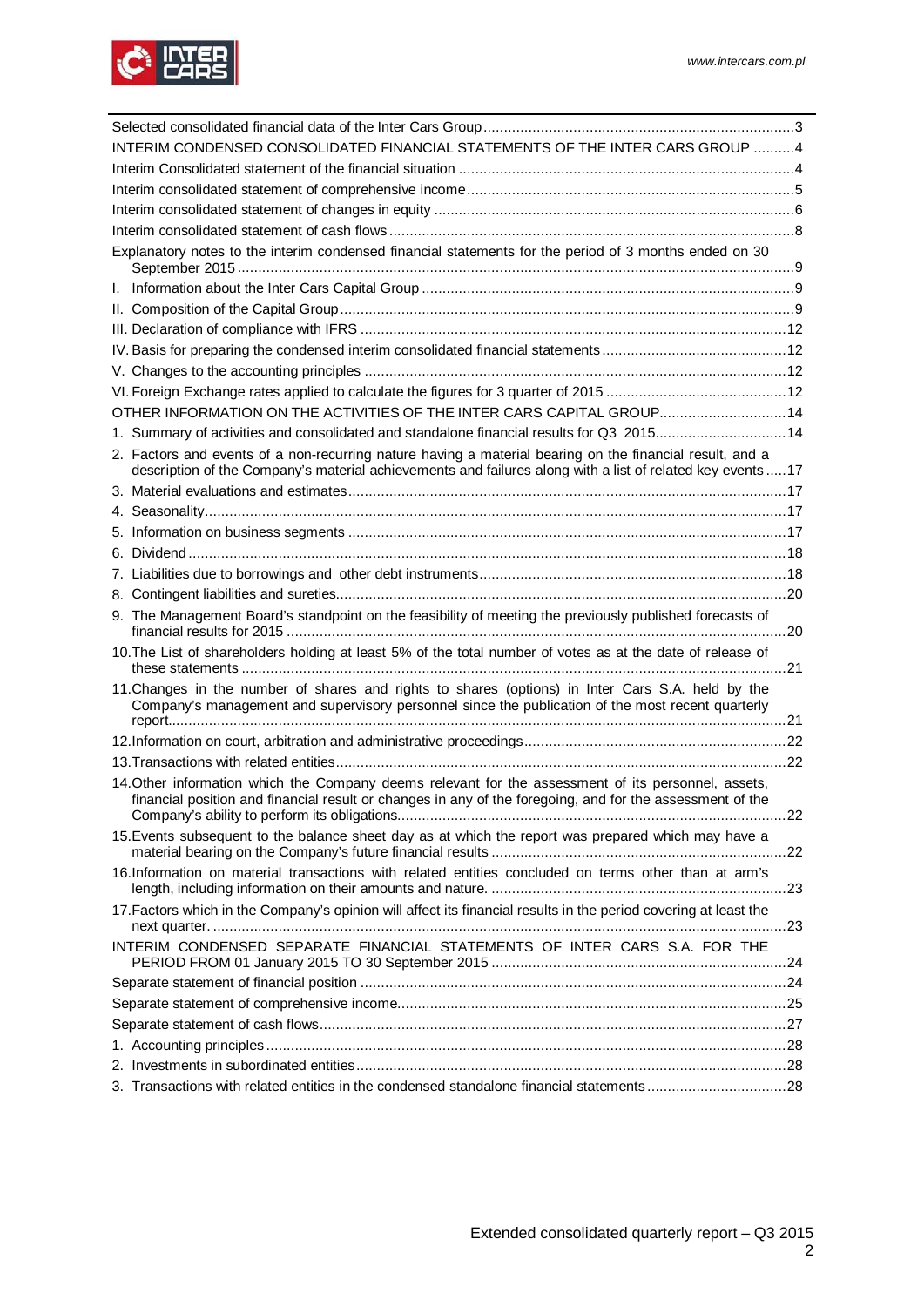

### <span id="page-2-0"></span>**Selected consolidated financial data of the Inter Cars Group**

|                                    | for the period of 9 months ended on 30 September |                           |                           |                           |  |
|------------------------------------|--------------------------------------------------|---------------------------|---------------------------|---------------------------|--|
|                                    | 2015                                             | 2014                      | 2015                      | 2014                      |  |
|                                    | in thousand<br><b>PLN</b>                        | in thousand<br><b>PLN</b> | in thousand<br><b>EUR</b> | in thousand<br><b>EUR</b> |  |
| Information on growth and profits  |                                                  |                           |                           |                           |  |
| Sales margin                       | 30.61%                                           | 30.86%                    |                           |                           |  |
| <b>EBITDA</b>                      | 227,870                                          | 210,402                   | 54,796                    | 50,332                    |  |
| EBITDA as percentage of sales      | 6.62%                                            | 7.38%                     |                           |                           |  |
| EBITDA (for 12 consecutive months) | 287,131                                          | 262,578                   | 69,047                    | 62,813                    |  |
| Net debt / EBITDA                  | 2.38                                             | 1.99                      |                           |                           |  |
| Basic earnings per share (PLN)     | 10.46                                            | 10.01                     | 2.5                       | 2.4                       |  |
| Diluted earnings per share (PLN)   | 10.46                                            | 10.01                     | 2.5                       | 2.4                       |  |
| Operating profit                   | 188,921                                          | 178,895                   | 45,430                    | 42,795                    |  |
| Net profit                         | 148,265                                          | 141,894                   | 35,653                    | 33,943                    |  |
| <b>Cash flows</b>                  |                                                  |                           |                           |                           |  |
| Operating cash flows               | 48,129                                           | (40, 384)                 | 11,574                    | (9,661)                   |  |
| Investing cash flows               | (102, 692)                                       | (21, 917)                 | (24, 694)                 | (5,243)                   |  |
| Financing cash flows               | 50,700                                           | 72,179                    | 12,192                    | 17,266                    |  |
| <b>Employment and branches</b>     |                                                  |                           |                           |                           |  |
| <b>Employees</b>                   |                                                  |                           |                           |                           |  |
| Parent company                     | 356                                              | 350                       |                           |                           |  |
| Subsidiaries                       | 1,555                                            | 1,248                     |                           |                           |  |
| <b>Branches</b>                    |                                                  |                           |                           |                           |  |
| Parent company                     | 178                                              | 167                       |                           |                           |  |
| Subsidiaries                       | 184                                              | 159                       |                           |                           |  |
|                                    |                                                  |                           |                           |                           |  |

|                                                                 | As at       |             | As at       |             |
|-----------------------------------------------------------------|-------------|-------------|-------------|-------------|
|                                                                 | 30/09/2015  | 31/12/2014  | 30/09/2015  | 31/12/2014  |
| Consolidated statement of the financial situation               | in thousand | in thousand | in thousand | in thousand |
|                                                                 | <b>PLN</b>  | <b>PLN</b>  | EUR         | EUR         |
| Cash and cash equivalents                                       | 61.966      | 65.829      | 14.619      | 15.444      |
| Balance sheet total                                             | 2.586.823   | 2,056,682   | 610.301     | 482,529     |
| Loans, borrowings and finance lease                             | 745.131     | 636.634     | 175.796     | 149,364     |
| Equity attributable to the shareholders of the parent<br>entity | 1,204,290   | 1.069.048   | 284.124     | 250.815     |

The following exchange rates were applied to calculate selected financial data in EUR:

- for balance sheet items the National Bank of Poland exchange rate of 30 September 2015 1 EUR = PLN 4.2386, and the National Bank of Poland exchange rate of 31 December 2014 – 1 EUR = PLN 4.2623
- for the profit and loss account and cash flow items – the National Bank of Poland Exchange rate constituting the average National Bank of Poland exchange rate announced on the last day of each month of the 3 quarters of 2015 and 2014: 1 EUR = PLN 4.1585 and 1 EUR = PLN 4.1803 PLN.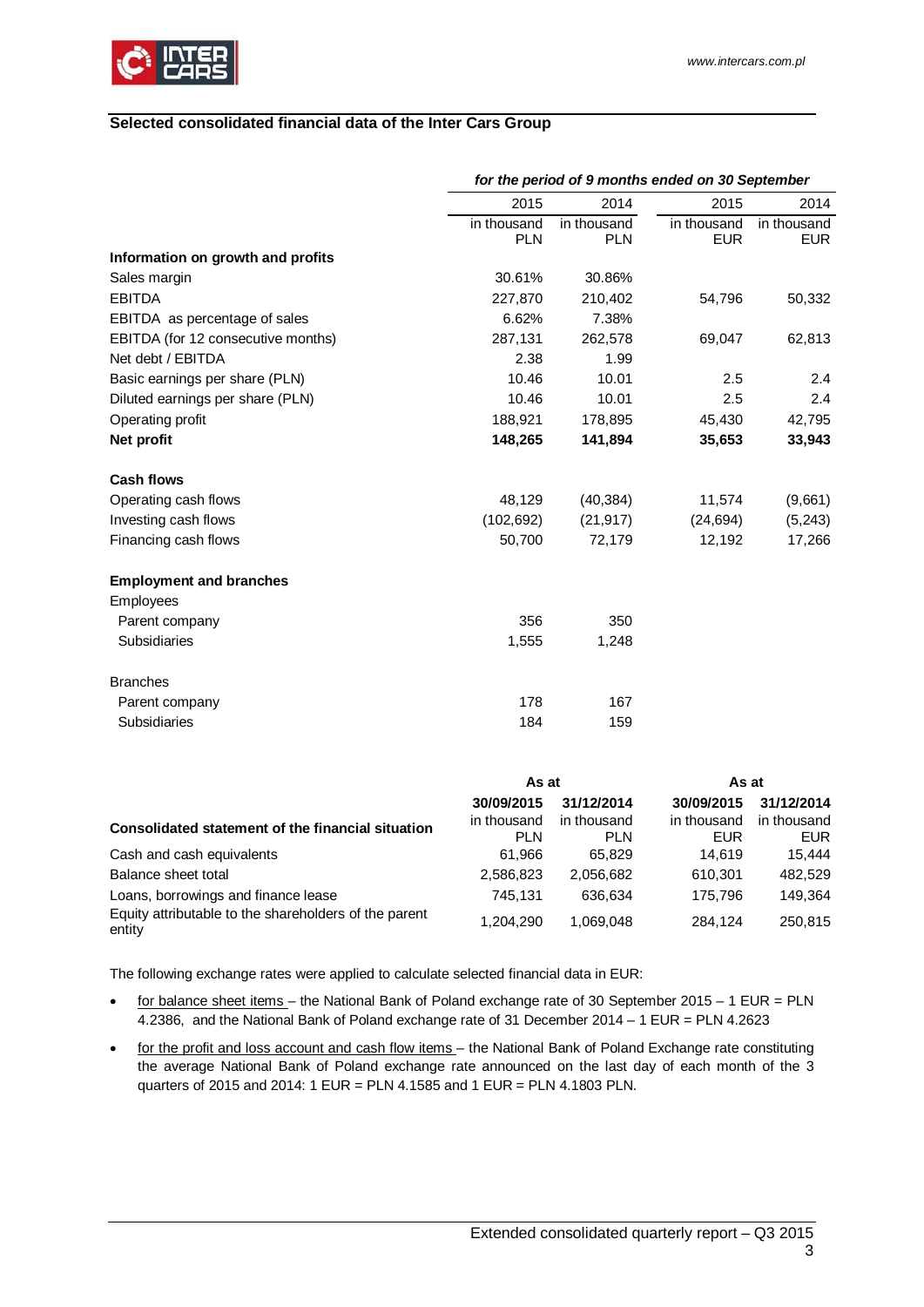

### <span id="page-3-0"></span>**INTERIM CONDENSED CONSOLIDATED FINANCIAL STATEMENTS OF THE INTER CARS GROUP**

### <span id="page-3-1"></span>**Interim Consolidated statement of the financial situation**

|                                                     | 30/09/2015         | 31/12/2014         |
|-----------------------------------------------------|--------------------|--------------------|
| (in thousand PLN)                                   | (not audited)      | (audited)          |
| <b>ASSETS</b>                                       |                    |                    |
| <b>Non-current assets</b>                           |                    |                    |
| Property, plant and equipment                       | 345,838            | 270,206            |
| Investment property                                 | 25,357             | 25,357             |
| Intangible assets                                   | 151,245            | 157,558            |
| Investments in related entities                     | 660                | 672                |
| Investments available for sales                     | 301                | 301                |
| Receivables                                         | 12,959             | 13,399             |
| Deferred tax assets                                 | 51,683             | 31,039             |
|                                                     | 588,043            | 498,532            |
| <b>Current assets</b><br>Inventories                | 1,365,115          | 1,040,841          |
| Trade and other receivables                         | 571,443            | 450,808            |
| Corporate income tax receivables                    | 256                | 672                |
| Cash and cash equivalents                           | 61,966             | 65,829             |
|                                                     | 1,998,780          | 1,558,150          |
| <b>TOTAL ASSETS</b>                                 | 2,586,823          | 2,056,682          |
|                                                     |                    |                    |
| <b>LIABILITIES</b>                                  |                    |                    |
| Share capital                                       | 28,336             | 28,336             |
| Share premium account                               | 259,530            | 259,530            |
| Statutory reserve funds                             | 645,998            | 560,214            |
| Other capital reserves                              | 5,935              | 5,935              |
| Foreign exchange gains /losses<br>Retained earnings | (9,040)<br>273,531 | (6,076)<br>221,109 |
| <b>Total equity</b>                                 | 1,204,290          | 1,069,048          |
|                                                     |                    |                    |
| Long-term liabilities                               |                    |                    |
| Loan, borrowing and finance lease liabilities       | 429,103            | 399,470            |
| Other long-term liabilities                         | 6,634              | 5,405              |
| Deferred corporate income tax reserve               | 25,769             | 8,862              |
|                                                     | 461,506            | 413,737            |
| <b>Short-term liabilities</b>                       |                    |                    |
| Trade and other liabilities                         | 580,166            | 313,733            |
| Loan, borrowing and finance lease liabilities       | 316,028            | 237,164            |
| Employee benefits                                   | 9,342              | 11,759             |
| Income tax liabilities                              | 15,491             | 11,241             |
|                                                     | 921,027            | 573,897            |
| <b>TOTAL LIABILITIES</b>                            | 2,586,823          | 2,056,682          |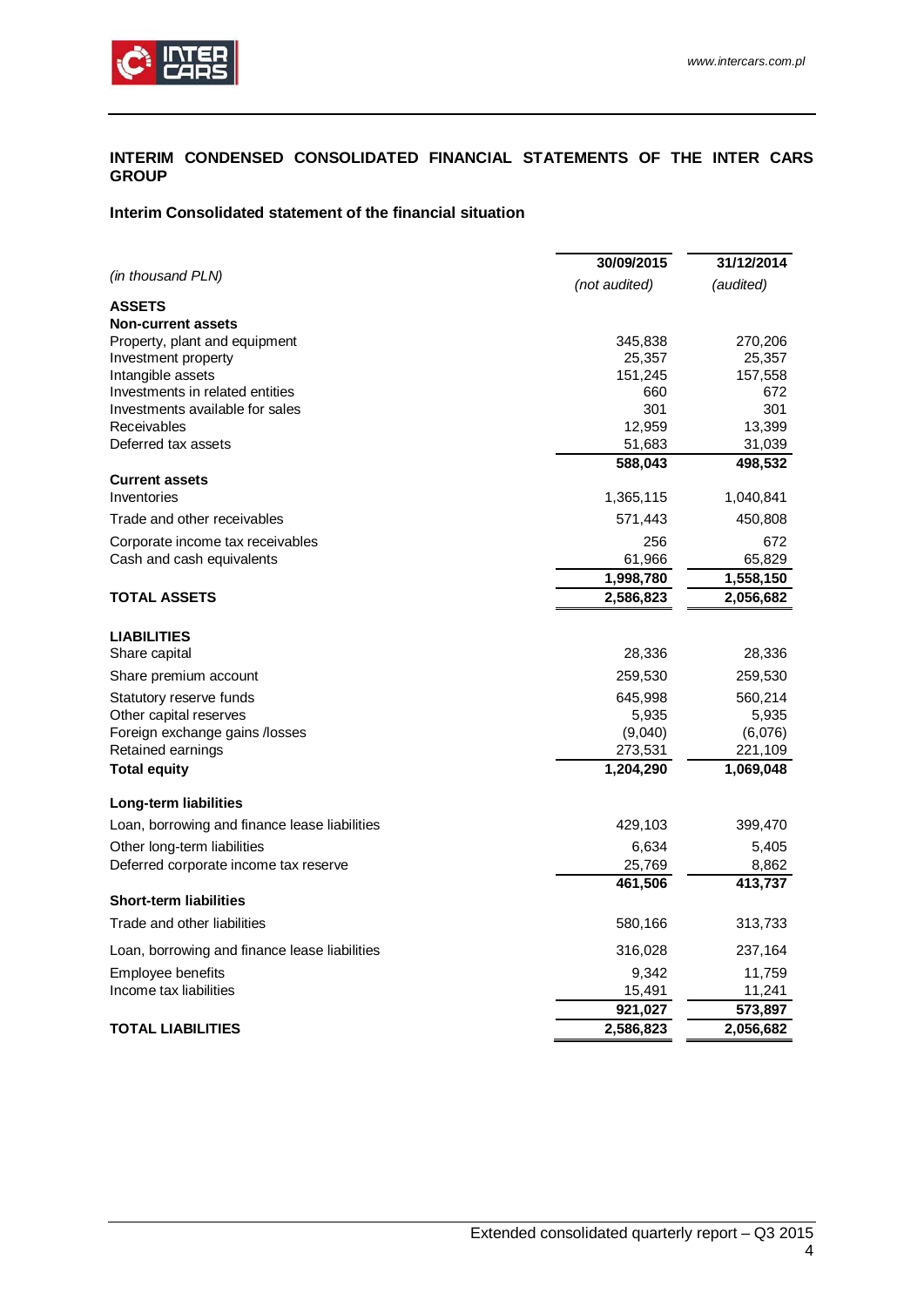

# <span id="page-4-0"></span>**Interim consolidated statement of comprehensive income**

| (in thousand PLN)                                                      | for the period of 3<br>months ended on |            | for the period of 9 months<br>ended on |             |
|------------------------------------------------------------------------|----------------------------------------|------------|----------------------------------------|-------------|
|                                                                        | 30/09/2015                             | 30/09/2014 | 30/09/2015                             | 30/09/2014  |
| <b>Continued activity</b>                                              |                                        |            |                                        |             |
| Sales revenues                                                         | 1,260,225                              | 997,127    | 3,440,271                              | 2,851,616   |
| Cost of sales                                                          | (868,908)                              | (700, 945) | (2,387,222)                            | (1,971,530) |
| <b>Gross profit on sales</b>                                           | 391,317                                | 296,182    | 1,053,049                              | 880,086     |
| Other operating income                                                 | 294                                    | (513)      | 1,718                                  |             |
| Costs of sales and administrative costs                                | (178, 702)                             | (120, 216) | (485, 373)                             | (378, 122)  |
| Distribution expenses                                                  | (136, 273)                             | (106, 802) | (369, 325)                             | (317, 538)  |
| Other operating expenses                                               | (2, 393)                               | (695)      | (11, 148)                              | (5,531)     |
| <b>Operating profit</b>                                                | 74,243                                 | 67,956     | 188,921                                | 178,895     |
| Financial income                                                       | 506                                    | 942        | 1,673                                  | 2,202       |
| Foreign exchange gains/losses                                          | (356)                                  | 120        | (790)                                  | 248         |
| Financial expenses                                                     | (5,217)                                | (3,957)    | (17, 343)                              | (15, 841)   |
| Interest in associates                                                 |                                        | 89         |                                        | 89          |
| <b>Profit before tax</b>                                               | 69,176                                 | 65,150     | 172,461                                | 165,593     |
| Income tax                                                             | (9, 107)                               | (8,959)    | (24, 196)                              | (23, 699)   |
| Net profit                                                             | 60,069                                 | 56,191     | 148,265                                | 141,894     |
| <b>OTHER COMPREHENSIVE INCOME</b>                                      |                                        |            |                                        |             |
| Foreign exchange gains /losses                                         | 1,479                                  | 490        | (2,964)                                | (4,026)     |
| Total other comprehensive income, net                                  | 1,479                                  | 490        | (2,964)                                | (4,026)     |
|                                                                        |                                        |            |                                        |             |
| <b>COMPREHENSIVE INCOME</b>                                            | 61,548                                 | 56,681     | 145,301                                | 137,868     |
|                                                                        |                                        |            |                                        |             |
| Net profit attributable to:<br>- the shareholders of the parent entity | 60,069                                 | 56,191     | 148,265                                | 141,894     |
| - minority interests                                                   |                                        |            |                                        |             |
|                                                                        | 60,069                                 | 56,191     | 148,265                                | 141,894     |
| Comprehensive income attributable to:                                  |                                        |            |                                        |             |
| - the shareholders of the parent entity<br>- minority interests        | 61,548                                 | 56,681     | 145,301                                | 137,868     |
|                                                                        | 61,548                                 | 56,681     | 145,301                                | 137,868     |
| Net profit                                                             | 60,069                                 | 56,191     | 148,265                                | 141,894     |
| Weighted-average number of ordinary shares                             | 14,168,100                             | 14,168,100 | 14,168,100                             | 14,168,100  |
| Earnings per ordinary share (in PLN)                                   | 4.24                                   | 3.97       | 10.46                                  | 10.01       |
| Weighted-average diluted number of ordinary<br>shares                  | 14,168,100                             | 14,168,100 | 14,168,100                             | 14,168,100  |
| Diluted earnings per ordinary share (in PLN)                           | 4.24                                   | 3.97       | 10.46                                  | 10.01       |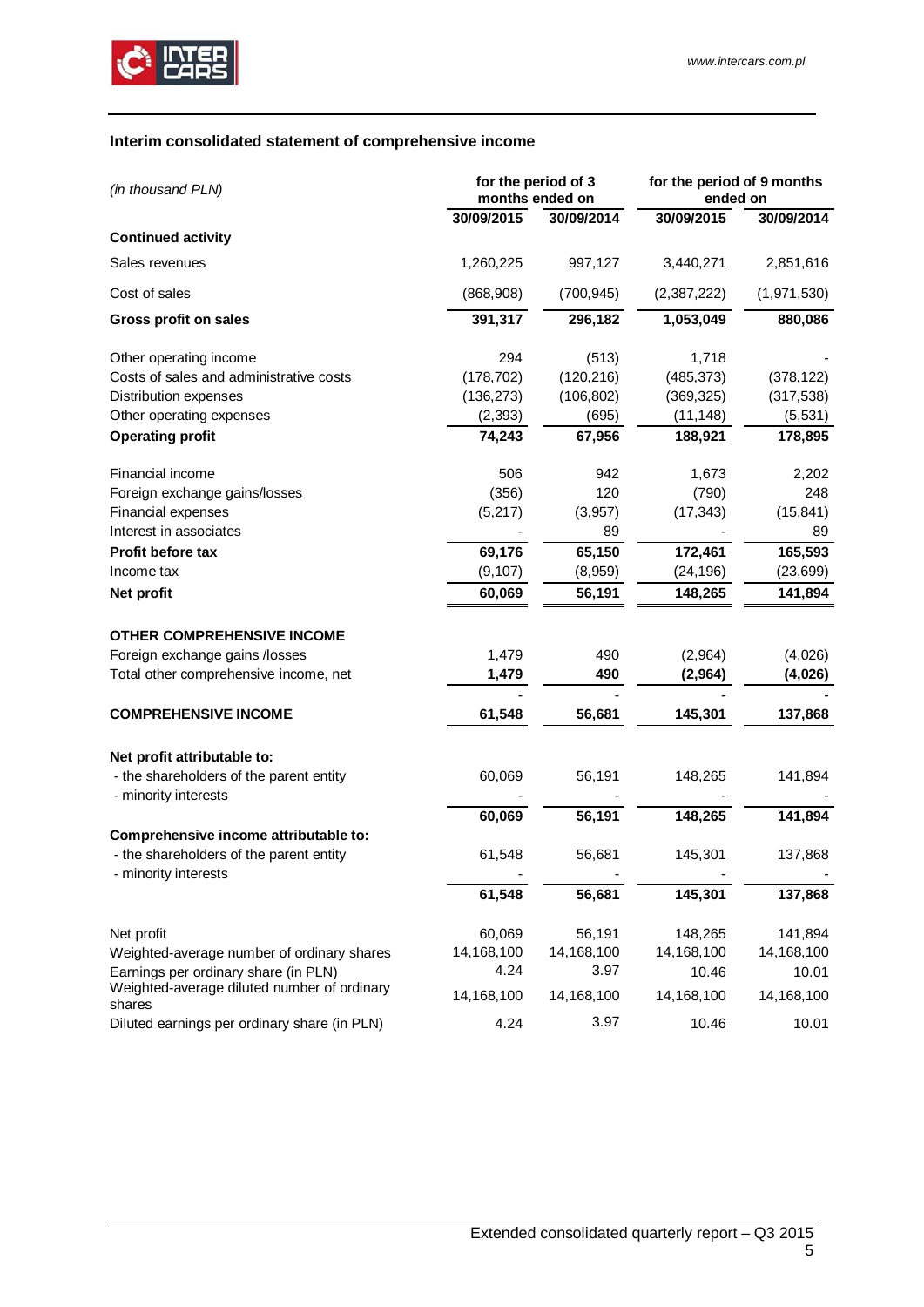**Interim consolidated statement of changes in equity**

# **for the period from 01 January 2015 to 30 September 2015** (not audited)

<span id="page-5-0"></span>

| (in thousand PLN)                                                                                                                                                                                                | Share<br>capital | Share<br>premium<br>account | Statutory<br>reserve<br>funds | Foreign<br>exchange<br>gains /losses | Other<br>capital<br>reserves | Retained<br>earnings | <b>Equity</b><br>attributable to<br>the<br>shareholders<br>of the parent<br>entity | Non-controlling<br>interest | <b>Total</b><br>equity |
|------------------------------------------------------------------------------------------------------------------------------------------------------------------------------------------------------------------|------------------|-----------------------------|-------------------------------|--------------------------------------|------------------------------|----------------------|------------------------------------------------------------------------------------|-----------------------------|------------------------|
| As at 01 January 2015                                                                                                                                                                                            | 28,336           | 259,530                     | 560,214                       | (6,076)                              | 5,935                        | 221,109              | 1,069,048                                                                          | $\blacksquare$              | 1,069,048              |
| <b>Statement of</b><br>comprehensive income<br>Net profit in the reporting<br>period                                                                                                                             |                  |                             |                               |                                      |                              | 148,265              | 148,265                                                                            |                             | 148,265                |
| <b>Other comprehensive</b><br>income<br>Foreign exchange gains<br>/losses                                                                                                                                        |                  |                             |                               | (2,964)                              |                              |                      | (2,964)                                                                            |                             | (2,964)                |
| <b>Total comprehensive</b><br>income                                                                                                                                                                             |                  |                             |                               | (2, 964)                             |                              | 148,295              | 145,301                                                                            |                             | 145,301                |
| <b>Transactions with</b><br>shareholders<br>Distribution of prior period<br>profit – dividend<br>Distribution of prior period<br>profit - covering loss from<br>reserve capitals<br>Distribution of prior period |                  | $\blacksquare$              | (3, 877)                      |                                      |                              | (10, 059)<br>3,877   | (10, 059)                                                                          |                             | (10, 059)              |
| profit - allocation to reserve<br>capitals                                                                                                                                                                       |                  |                             | 89,661                        |                                      | $\overline{\phantom{a}}$     | (89, 661)            |                                                                                    |                             |                        |
| As at 30 September 2015<br>(not audited)                                                                                                                                                                         | 28,336           | 259,530                     | 645,998                       | (9,040)                              | 5,935                        | 273,531              | 1,204,290                                                                          |                             | 1,204,290              |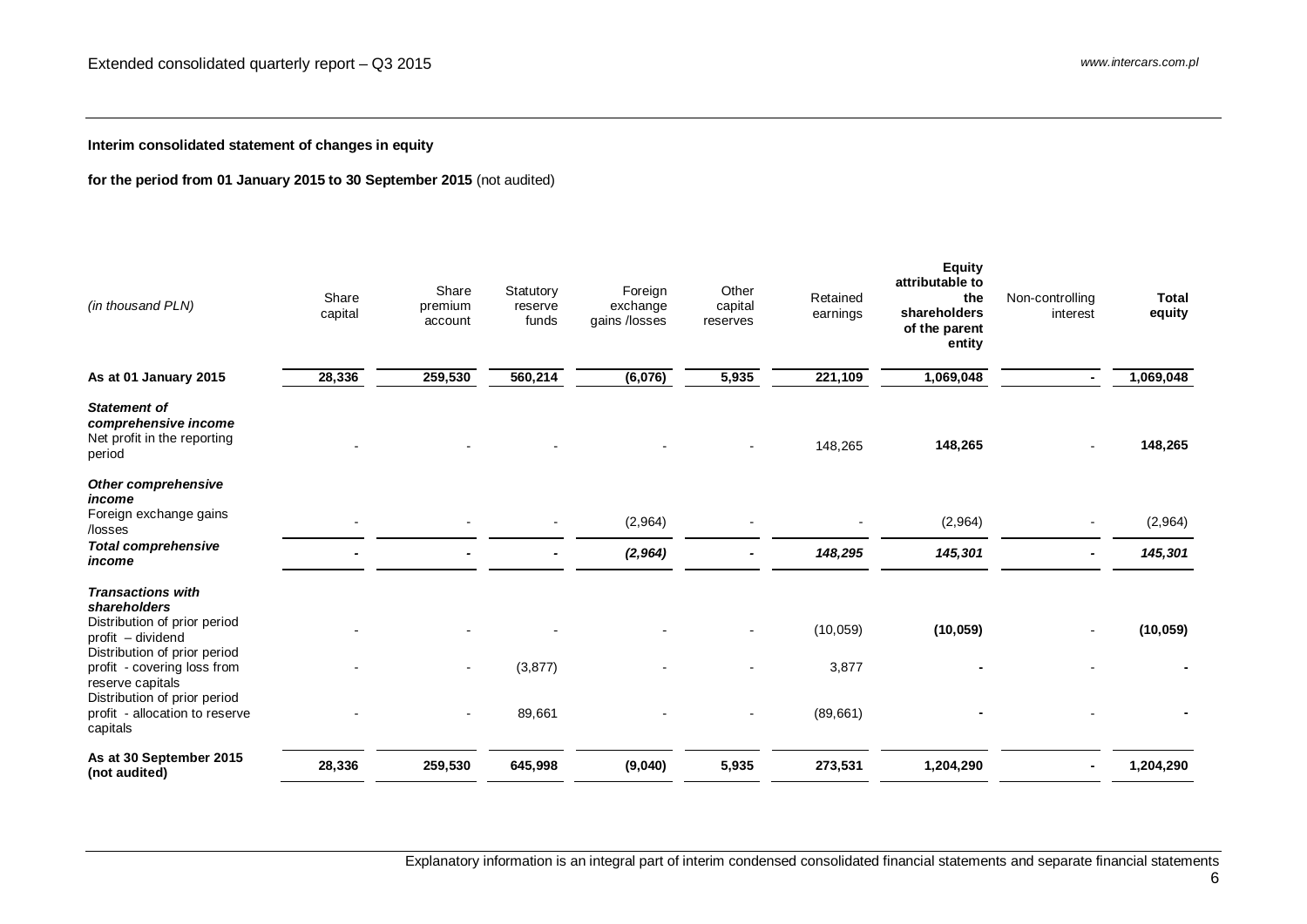# **for the period from 01 January 2014 to 30 September 2014** (not audited)

| (in thousand PLN)                                                                                                                                                           | Share<br>capital | Share<br>premium<br>account | Statutory<br>reserve<br>funds | Foreign<br>exchange<br>gains /losses | Other<br>capital<br>reserves | Retained<br>earnings    | <b>Equity</b><br>attributable to<br>the<br>shareholders<br>of the parent<br>entity | Non-controlling<br>interest | Total<br>equity |
|-----------------------------------------------------------------------------------------------------------------------------------------------------------------------------|------------------|-----------------------------|-------------------------------|--------------------------------------|------------------------------|-------------------------|------------------------------------------------------------------------------------|-----------------------------|-----------------|
| As at 1 January 2014                                                                                                                                                        | 28,336           | 259,530                     | 446,251                       | (3,718)                              | 5,935                        | 167,432                 | 903,766                                                                            |                             | 903,766         |
| <b>Statement of</b><br>comprehensive income<br>Net profit in the reporting<br>period                                                                                        |                  |                             |                               |                                      |                              | 141,894                 | 141,894                                                                            |                             | 141,894         |
| Other comprehensive<br>income<br>Foreign exchange gains<br>/losses                                                                                                          |                  |                             |                               | (4,026)                              |                              |                         | (4,026)                                                                            |                             | (4,026)         |
| <b>Total comprehensive</b><br>income                                                                                                                                        |                  |                             |                               | (4,026)                              |                              | 141,894                 | 137,868                                                                            |                             | 137,868         |
| <b>Transactions with</b><br>shareholders<br>Distribution of prior period<br>profit - dividend<br>Distribution of prior period<br>profit - allocation to reserve<br>capitals |                  | $\blacksquare$              | 146,513                       |                                      |                              | (10, 059)<br>(146, 513) | (10, 059)                                                                          |                             | (10, 059)       |
| As at 30 September 2014<br>(not audited)                                                                                                                                    | 28,336           | 259,530                     | 592,764                       | (7, 744)                             | 5,935                        | 152,754                 | 1,031,575                                                                          |                             | 1,031,575       |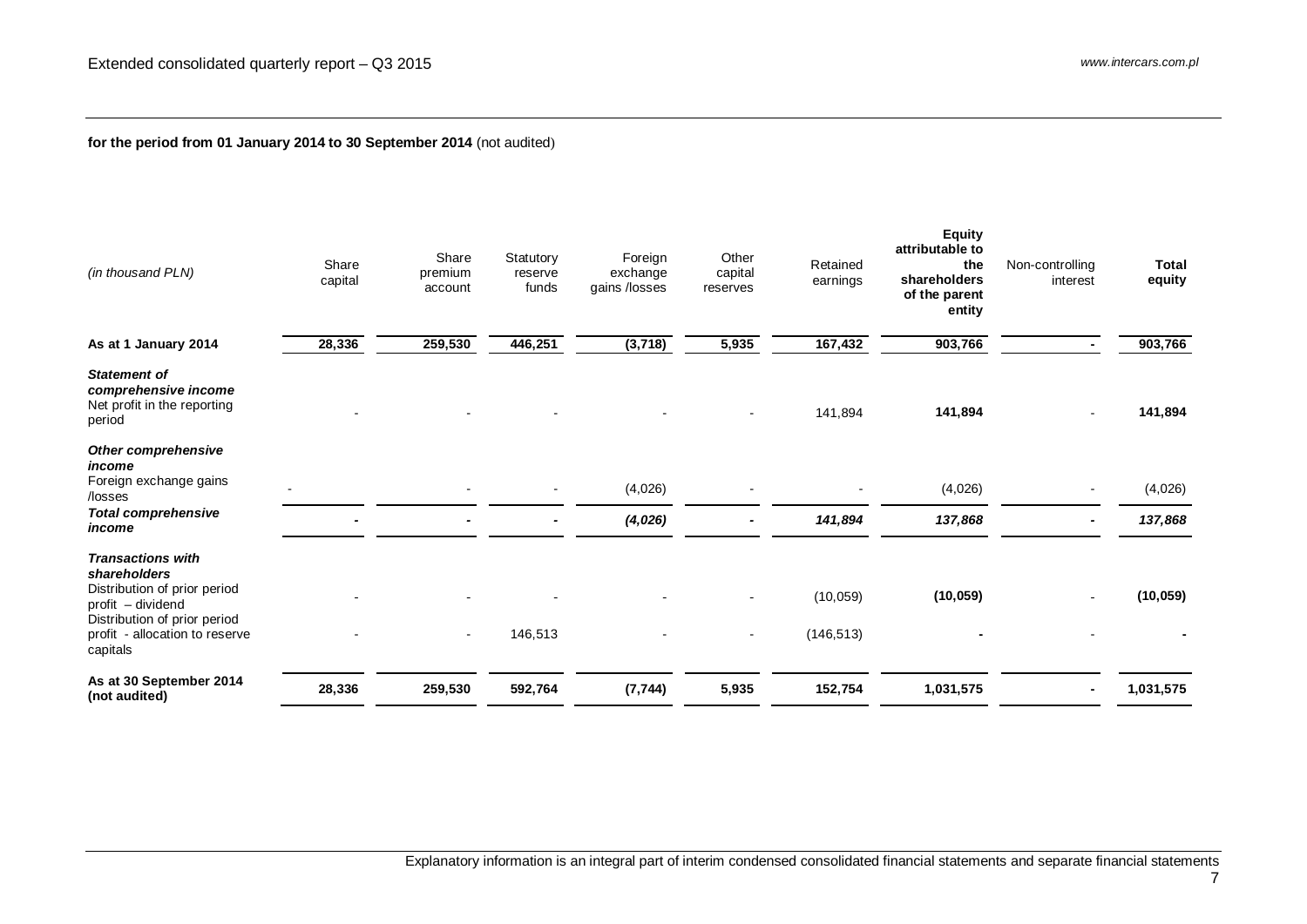

# <span id="page-7-0"></span>**Interim consolidated statement of cash flows**

| (in thousand PLN)                                                                           | 01/01/2015<br>30/09/2015 | 01/01/2014<br>30/09/2014 |
|---------------------------------------------------------------------------------------------|--------------------------|--------------------------|
| Cash flows from operating activities                                                        |                          |                          |
| Profit before tax                                                                           | 172,461                  | 165,593                  |
| Adjustments:                                                                                |                          |                          |
| Depreciation and amortization                                                               | 38,949                   | 31,507                   |
| Foreign exchange gains /losses                                                              | 77                       | (3,778)                  |
| (Profit) /loss on the sale of property, plant and equipment<br>Net interest                 | (613)<br>18,052          | (614)<br>13,539          |
| (Gain)/loss on revaluation of investment property                                           |                          |                          |
| Other adjustments, net                                                                      | (2,906)                  | 97                       |
| Operating profit before changes in the working capital                                      | 226,020                  | 206,344                  |
| Change in inventories                                                                       | (324, 274)               | (249, 133)               |
| Change in receivables                                                                       | (121, 497)               | (109, 626)               |
| Change in short-term liabilities                                                            | 291,210                  | 126,249                  |
| Cash generated by operating activities                                                      | 71,459                   | (26, 166)                |
| Corporate income tax paid                                                                   | (23, 330)                | (14,219)                 |
| Net cash from operating activities                                                          | 48,129                   | (40, 384)                |
| Cash flow from investing activities                                                         |                          |                          |
| Proceeds from the sale of intangible assets, investment                                     |                          |                          |
| property, property, plant and equipment                                                     | 2,965                    | 7,575                    |
| Proceeds from the sale of shares                                                            |                          | 20                       |
| Acquisition of intangible assets, investment property, and<br>property, plant and equipment | (106, 321)               | (30,050)                 |
| Cost of acquisition of shares in other entities                                             |                          | (28)                     |
| Repayment of loans granted                                                                  | 3,840                    | 2,200                    |
| Loans granted                                                                               | (3, 472)                 | (2,030)                  |
| Interest received                                                                           | 296                      | 396                      |
| Net cash from investing activities                                                          | (102, 692)               | (21, 917)                |
| Cash flow from financing activities                                                         |                          |                          |
| (repayments) / proceeds from loans and lease                                                | 128,698                  | 128,463                  |
| Payment of finance lease liabilities                                                        | (10, 991)                | (7, 710)                 |
| Interest paid                                                                               | (17, 185)                | (13, 878)                |
| Dividend paid                                                                               | (10,059)                 | (10,059)                 |
| Payment of the reverse factoring                                                            | (39, 763)                | (24, 637)                |
| Net cash from financing activities                                                          | 50,700                   | 72,179                   |
| Net change in cash and cash equivalents                                                     | (3,863)                  | 9,878                    |
| Cash and cash equivalents at the beginning of the period                                    | 65,829                   | 50,197                   |
| Cash and cash equivalents at the end of the period                                          | 61,966                   | 60,075                   |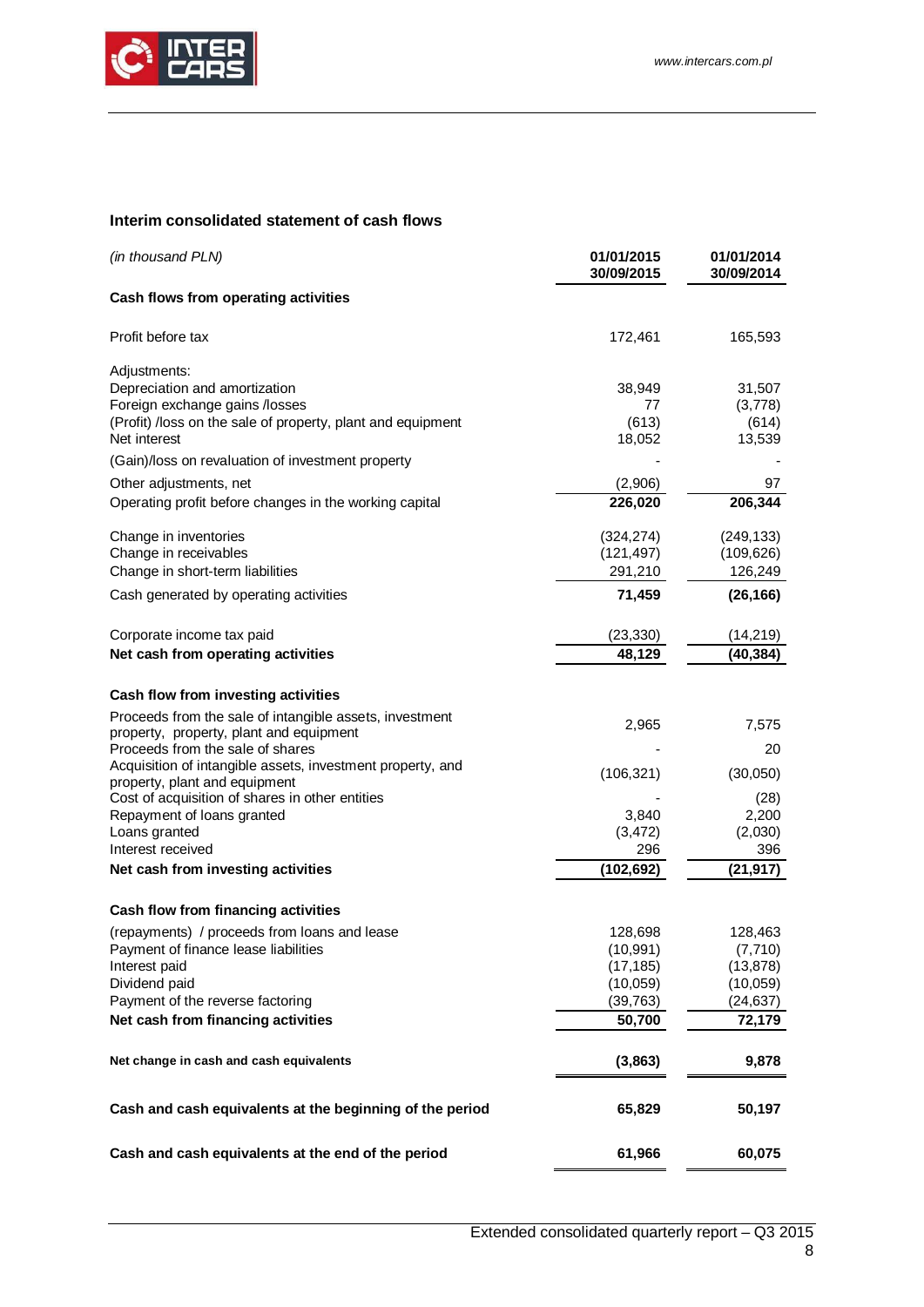

<span id="page-8-0"></span>**Explanatory notes to the interim condensed financial statements for the period of 3 months ended on 30 September 2015**

### <span id="page-8-1"></span>**I. Information about the Inter Cars Capital Group**

### **Scope of activities**

The principal activities of Grupa Kapitałowa Inter Cars Spółka Akcyjna (hereinafter referred to as "the Group," "the Inter Cars Capital Group," the Inter Cars Group") are import and distribution of spare parts for passenger cars and commercial vehicles. The parent company in the Group is Inter Cars S.A. Company ("the Company", "the parent entity").

### **Registered seat – the parent entity**

Inter Cars S.A. ul. Powsińska 64 02-903 Warsaw Poland *Central Warehouse:* ul. Gdańska 15 05-152 Czosnów nearby/Warsaw

### **Contact details**

tel. (+48-22) 714 19 16 fax. (+48-22) 714 19 18 bzarzadu@intercars.eu relacje.inwestorskie@intercars.eu www.intercars.com.pl

### **Supervisory Board**

Andrzej Oliszewski, President Piotr Płoszajski Tomasz Rusak Michał Marczak Jacek Klimczak

### **Management Board**

Robert Kierzek, President Krzysztof Soszyński, Vice-President Krzysztof Oleksowicz Witold Kmieciak Wojciech Twaróg

### **Statutory auditor**

KPMG Audyt Sp. z ograniczoną odpowiedzialnością, sp. k. ul. Chłodna 51 00-867 Warsaw

### <span id="page-8-2"></span>**II. Composition of the Capital Group**

The parent company, Inter Cars S.A. ("the Company") is registered in Poland. The interim consolidated financial statements for the period ended on 30 September 2015 contain information about the company, its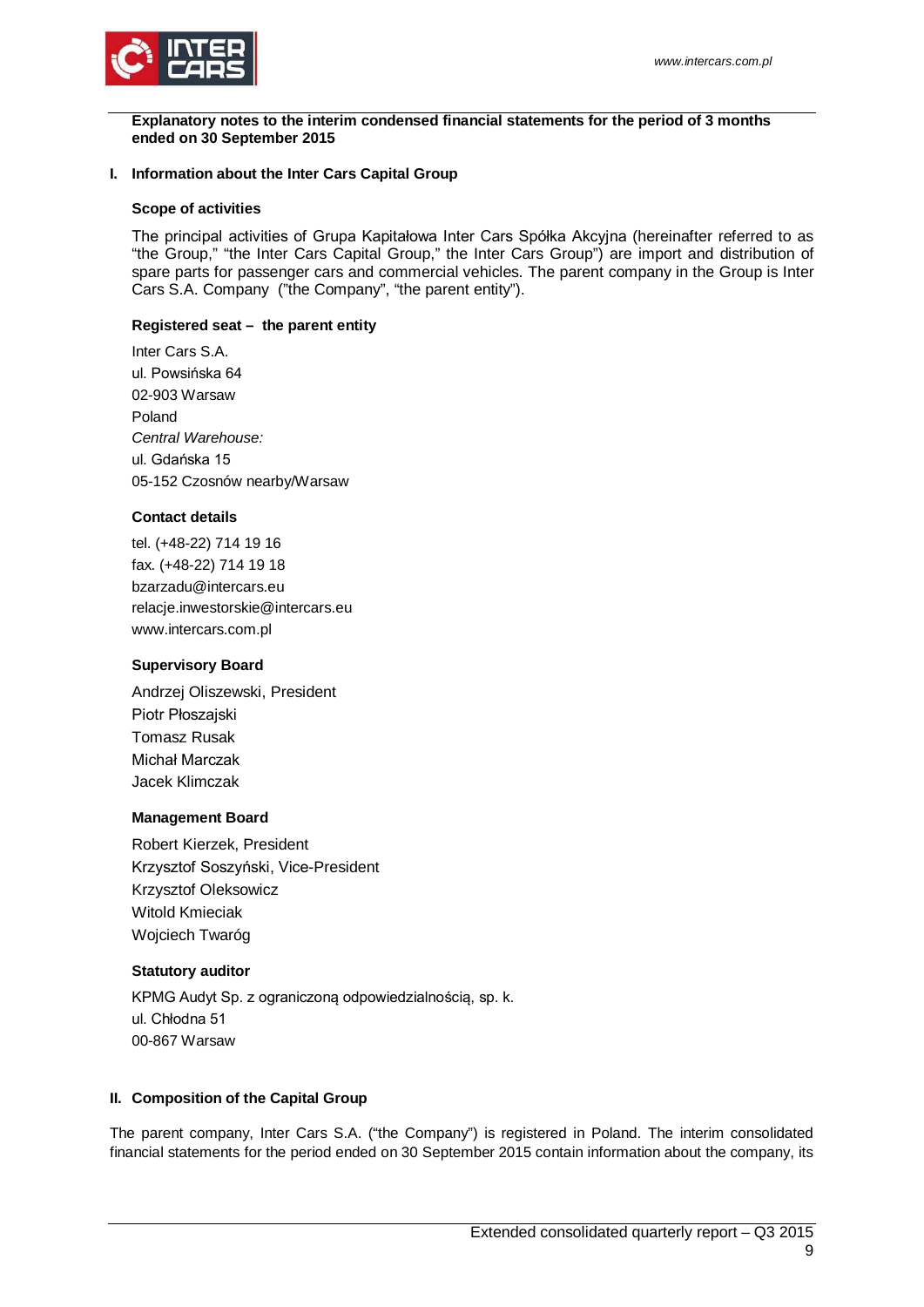

subsidiaries referred to as the Inter Cars Capital Group ("the Group"), and about the Group's share in related entities.

The consolidated financial statements of the Inter Cars Capital Group for the period ended on 31 December 2014 are available at www.intercars.com.pl.

As at 30 September 2015, the following entities comprised the Inter Cars Capital Group: Inter Cars S.A. as the parent entity, and 30 other entities, including:

- 26 subsidiaries of Inter Cars S.A.
- 2 indirect subsidiary of Inter Cars S.A.

The Group also holds shares in two related entities.

| Name of entity                           | Registered<br>seat                       | Scope of activities                                                                                                         | Consolidation<br>method | % of the Group's share in<br>the share capital |                |
|------------------------------------------|------------------------------------------|-----------------------------------------------------------------------------------------------------------------------------|-------------------------|------------------------------------------------|----------------|
|                                          |                                          |                                                                                                                             |                         | 30/09/2015                                     | 30/09/2014     |
| <b>Parent company</b>                    |                                          |                                                                                                                             |                         |                                                |                |
| Inter Cars S.A.                          | Warsaw                                   | Import and distribution of spare<br>parts for passenger cars and<br>commercial vehicles                                     | full                    | Not<br>applicable                              | Not applicable |
| <b>Direct subsidiaries</b>               |                                          |                                                                                                                             |                         |                                                |                |
| Inter Cars Ukraine                       | Ukraine.<br>Khmelnitsky                  | Distribution of spare parts for<br>passenger cars and commercial<br>vehicles                                                | full                    | 100%                                           | 100%           |
| Q-service Sp. z o.o.                     | Cząstków<br>Mazowiecki                   | Advisory services, organization<br>of trainings and seminars<br>related to automotive services<br>and the automotive market | full                    | 100%                                           | 100%           |
| Lauber Sp. z o.o.                        | Słupsk                                   | Remanufacturing of car parts                                                                                                | full                    | 100%                                           | 100%           |
| Inter Cars Česká republika<br>S.I.O.     | Czech<br>Republic,<br>Prague             | Distribution of spare parts for<br>passenger cars and commercial<br>vehicles                                                | full                    | 100%                                           | 100%           |
| Feber Sp. z o.o.                         | Warsaw                                   | Manufacture of motor vehicles.<br>trailers and semi-trailers                                                                | full                    | 100%                                           | 100%           |
| IC Development & Finance<br>Sp. z o.o    | Warsaw                                   | Real estate development and<br>lease                                                                                        | full                    | 100%                                           | 100%           |
| Armatus sp. z o.o.                       | Warsaw                                   | Distribution of spare parts for<br>passenger cars and commercial<br>vehicles                                                | full                    | 100%                                           | 100%           |
| Inter Cars Slovenská<br>republika s.r.o. | Slovakia,<br>Bratislava                  | Distribution of spare parts for<br>passenger cars and commercial<br>vehicles                                                | full                    | 100%                                           | 100%           |
| Inter Cars Lietuva UAB                   | Lithuania,<br>Vilnus                     | Distribution of spare parts for<br>passenger cars and commercial<br>vehicles                                                | full                    | 100%                                           | 100%           |
| JC Auto s.r.o.                           | Czech<br>Republic,<br>Karvina-<br>Darkom | The Company does not carry<br>out operating activities                                                                      | full                    | 100%                                           | 100%           |
| JC Auto S.A.                             | Belgium,<br>BrainL'Allued                | Distribution of spare parts for<br>passenger cars and commercial<br>vehicles                                                | full                    | 100%                                           | 100%           |
| Inter Cars Hungária Kft                  | Hungary,<br><b>Budapest</b>              | Distribution of spare parts for<br>passenger cars and commercial<br>vehicles                                                | full                    | 100%                                           | 100%           |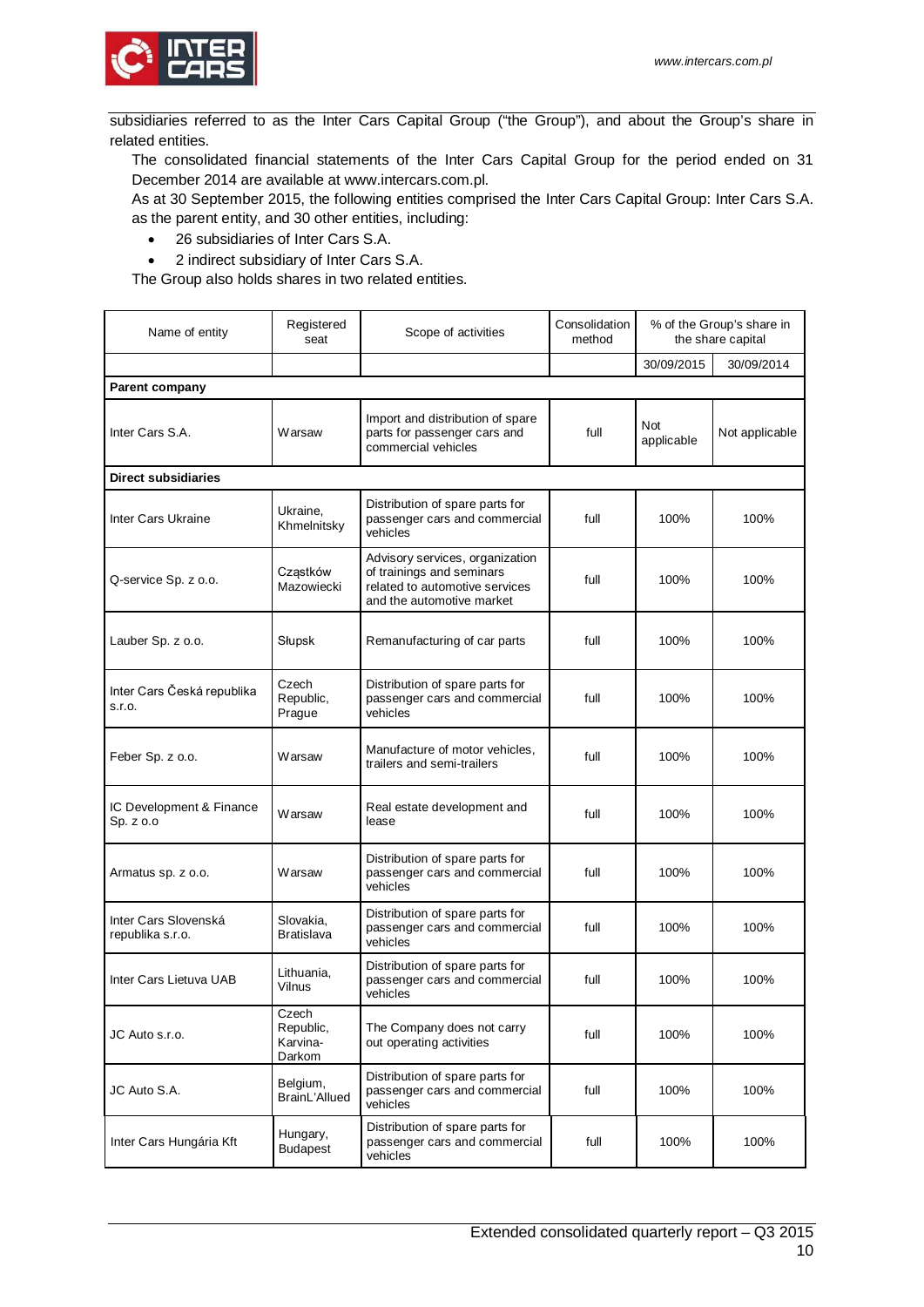

| Name of entity                                                | Registered<br>seat        | Scope of activities                                                                                         | Consolidation<br>method | % of the Group's share in<br>the share capital |            |
|---------------------------------------------------------------|---------------------------|-------------------------------------------------------------------------------------------------------------|-------------------------|------------------------------------------------|------------|
|                                                               |                           |                                                                                                             |                         | 30/09/2015                                     | 30/09/2014 |
| Inter Cars Italia s.r.l                                       | Italy, Milan              | Distribution of spare parts for<br>passenger cars and commercial<br>vehicles                                | full                    | 100%                                           | 100%       |
| Inter Cars d.o.o.                                             | Croatia,<br>Zapresic      | Distribution of spare parts for<br>passenger cars and commercial<br>vehicles                                | full                    | 100%                                           | 100%       |
| Inter Cars Romania s.r.l.                                     | Romania,<br>Cluj-Napoca   | Distribution of spare parts for<br>passenger cars and commercial<br>vehicles                                | full                    | 100%                                           | 100%       |
| Inter Cars Cyprus Limited                                     | Cyprus,<br>Nicosia        | Distribution of spare parts for<br>passenger cars and commercial<br>vehicles                                | full                    | 100%                                           | 100%       |
| Inter Cars Latvija SIA                                        | Latvia, Riga              | Distribution of spare parts for<br>passenger cars and commercial<br>vehicles                                | full                    | 100%                                           | 100%       |
| Cleverlog-Autoteile GmbH                                      | Germany,<br><b>Berlin</b> | Distribution of spare parts for<br>passenger cars and commercial<br>vehicles                                | full                    | 100%                                           | 100%       |
| Inter Cars Bulgaria Ltd.                                      | Bulgaria,<br>Sofia        | Distribution of spare parts for<br>passenger cars and commercial<br>vehicles                                | full                    | 100%                                           | 100%       |
| Cars<br>Marketing<br>Inter<br>Services Sp. z o.o.             | Warsaw                    | Advertising, market and public<br>opinion research                                                          | full                    | 100%                                           | 100%       |
| ILS Sp. z o.o.                                                | Nadarzyn                  | Logistics services                                                                                          | full                    | 100%                                           | 100%       |
| Inter Cars<br>Malta<br>Holding<br>Limited                     | Malta                     | Assets management                                                                                           | full                    | 100%                                           | 100%       |
| Q-service Truck Sp. z o.o.                                    | Warsaw                    | Sale of delivery vans and trucks                                                                            | full                    | 100%                                           | 100%       |
| Inter Cars INT d.o.o.*                                        | Slovenia,<br>Ljubljana    | Distribution of spare parts for<br>passenger cars and commercial<br>vehicles                                | full                    | 100%                                           | 100%       |
| Inter Cars Eesti OU*                                          | Estonia,<br>Tallin        | Distribution of spare parts for<br>passenger cars and commercial<br>vehicles                                | full                    | 100%                                           |            |
| Inter Cars Moldavia **                                        | Kiszyniów,<br>Moldova     | Distribution of spare parts for<br>passenger cars and commercial<br>vehicles                                | Not<br>applicable       | 100%                                           |            |
| <b>Indirect subsidiaries</b>                                  |                           |                                                                                                             |                         |                                                |            |
| Inter Cars Malta Limited                                      | Malta                     | Sale of spare parts and advisory<br>services related to automotive<br>services and the automotive<br>market | full                    | 100%                                           | 100%       |
| Aurelia Auto d o o                                            | Croatia                   | Distribution of spare parts and<br>real estate rental                                                       | full                    | 100%                                           | 100%       |
| <b>Associated entities</b>                                    |                           |                                                                                                             |                         |                                                |            |
| <b>SMIOC</b><br><b>FRENOPLAST</b><br>Bułhak i Cieślawski S.A. | Szczytno                  | Manufacture of friction linings<br>and materials                                                            | equity<br>method        | 49%                                            | 49%        |
| InterMeko Europa Sp. z o.o.                                   | Warsaw                    | Control and<br>assessment<br>of<br>spare parts, components and<br>accessories                               | equity<br>method        | 50%                                            | 50%        |

\* The company started operational activity in 1Q2015.

\*\*The Company does not carry out operating activities

In the reporting period there were no changes in the structure of the entity, including business combinations, takeovers or sales entities of the Capital Group of the Company, long-term investments, division, restructuring or cessation of business activities.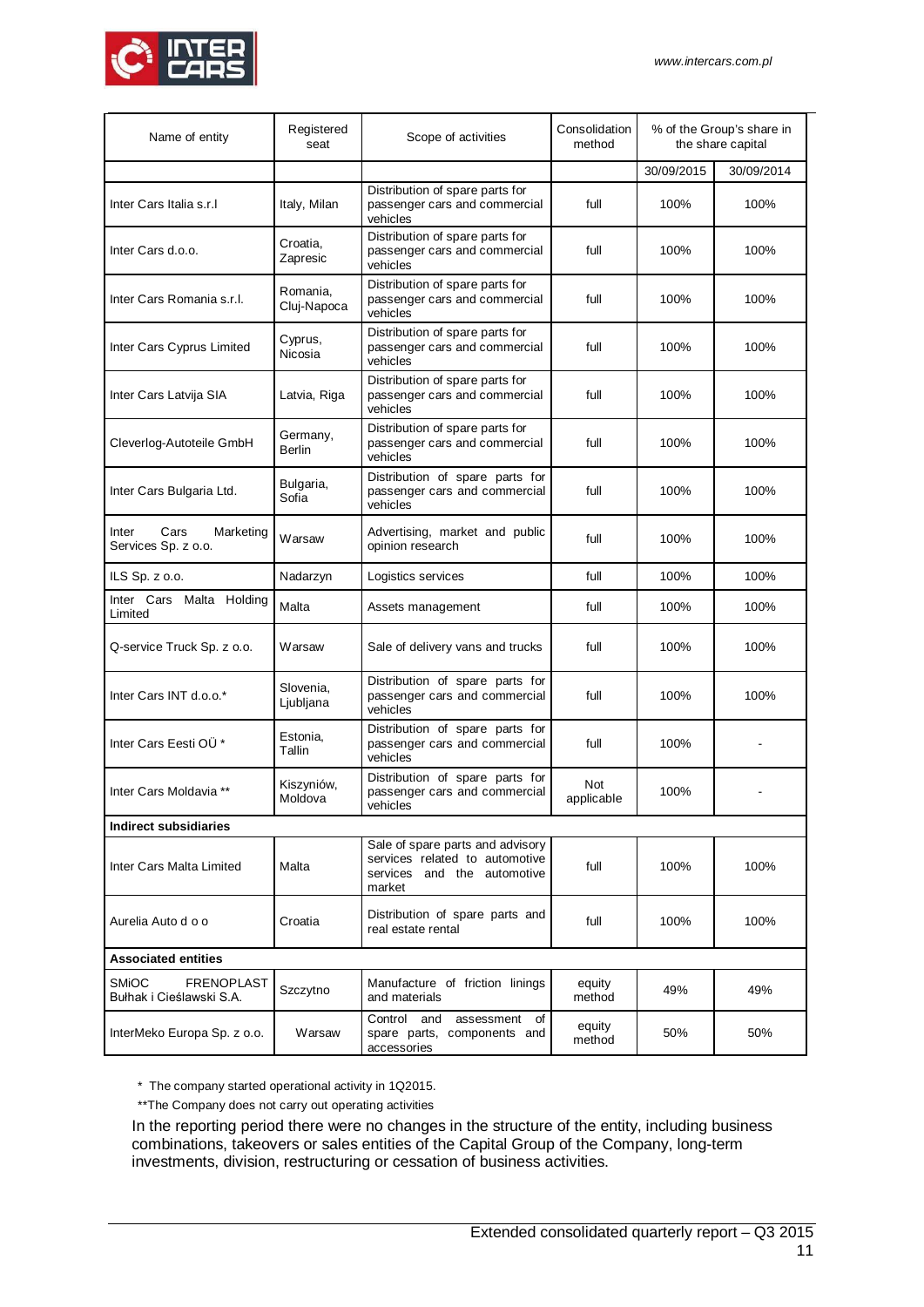

### **Stock exchange listings**

The shares of Inter Cars S.A., i.e. the parent entity, are listed on the Warsaw Stock Exchange in the continuous trading system.

#### <span id="page-11-0"></span>**III. Declaration of compliance with IFRS**

The condensed interim consolidated financial statements of the Inter Cars Capital Group were prepared for the period of 9 months ended on 30 September 2015.

The condensed interim financial statements covering three quarters of 2015 comply with the requirements of the International Accounting Standard IAS 34 *"Interim Financial Reporting"* related to interim financial statements.

The condensed interim financial statements of the Group are published together with the condensed standalone interim financial statements. The condensed standalone interim financial statements of the Company should be read together with the condensed interim consolidated financial statements of the Group in order to have a comprehensive view of the financial result and the financial situation of the company.

Preparation of financial statements in accordance with IFRS requires application of specific accounting estimates. It also requires form the Management Board to use its own judgement with regard to application of the accounting standards adopted by the Group. The areas a higher degree of judgement or complexity, or areas where assumptions and estimates are significant to the financial statements are presented in note 14.

Interim condensed consolidated financial statement of Inter Cars S.A. Capital Group prepared for the period of 3 months ended on 30 September 2015 with explanatory notes to interim condensed financial statements and quarterly financial information of Inter Cars S.A. 3Q 2015 was approved by the Board of Managers for publication on 16 November 2015.

### <span id="page-11-1"></span>**IV. Basis for preparing the condensed interim consolidated financial statements**

With the exception of the changes described in "Changes to the accounting principles," these condense interim financial statements were prepared by the Inter Cars Capital Group in accordance with the same accounting standards as those applied by the Group to prepare the consolidated financial statements for the period ended on 31 December 2014.

The condensed interim consolidated financial statements were prepared under the assumption that Group will continue as a going concern in the foreseeable future and that there are no circumstances indicating a threat to the continuance of its operations.

All values presented in the condensed interim financial statements are quoted in PLN '000, unless otherwise indicated.

#### <span id="page-11-2"></span>**V. Changes to the accounting principles**

During the reporting period the Group made no changes to the accounting principles.

### <span id="page-11-3"></span>**VI. Foreign Exchange rates applied to calculate the figures for 3 quarter of 2015**

All financial figures presented in the report in EUR were translated according to the following exchange rates:

|         | Average exchange rate during the<br>reporting period |                     | Exchange rate at the end of<br>the reporting period |        |
|---------|------------------------------------------------------|---------------------|-----------------------------------------------------|--------|
|         | 9 months of 2015                                     | 9 months of<br>2014 | 30/09/2015 31/12/2014                               |        |
| EUR/PLN | 4.1585                                               | 4.1803              | 4.2386                                              | 4.2623 |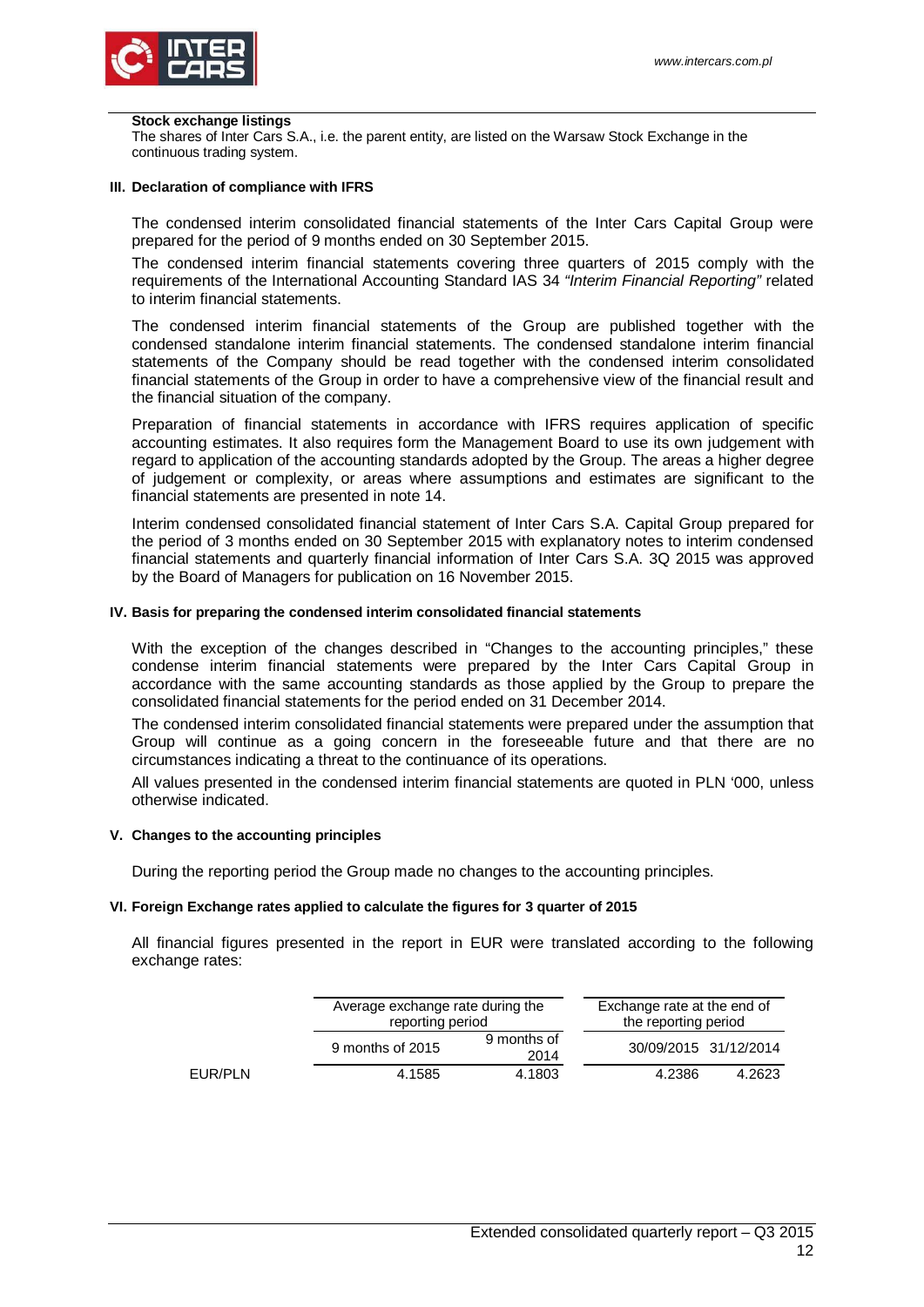

The following principles have been used to convert data presented in thousand EURO in selected financial data:

- the figures resulting from the profit and loss account the average exchange rate constituting the arithmetic mean of the exchange rates announced by President of the National Bank of Poland on the last day of each month of a given period;
- the figures resulting from the balance sheet the exchange rate as at 30 September constituting the average EUR exchange rate announced on 30 September by the President of the National Bank of Poland;
- for translating the value of the share capital the average EUR exchange rates applicable on the day on which an increase in the share capital was registered.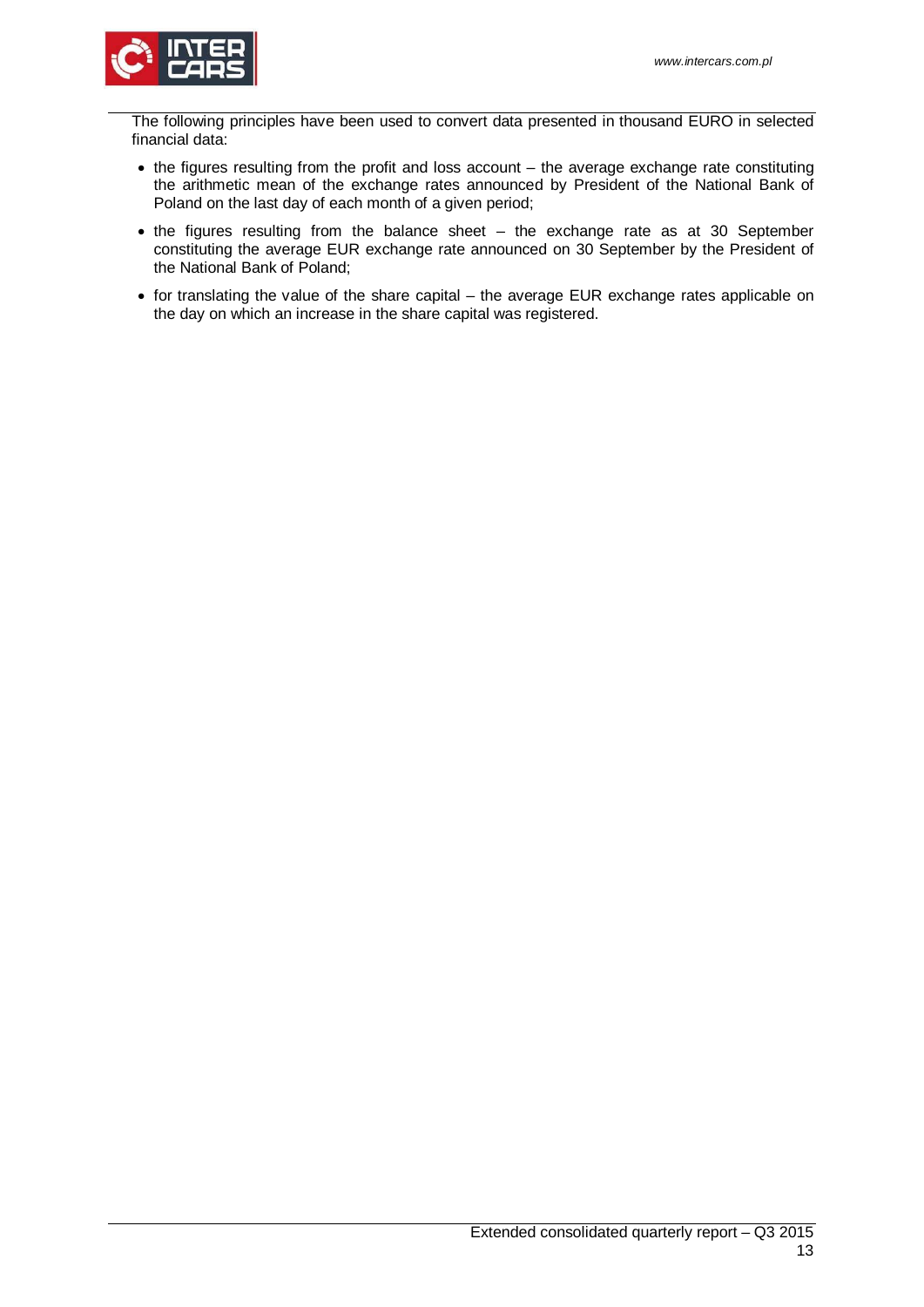

# <span id="page-13-0"></span>**OTHER INFORMATION ON THE ACTIVITIES OF THE INTER CARS CAPITAL GROUP**





<span id="page-13-1"></span>**1. Summary of activities and consolidated and standalone financial results for Q3 2015**

### **Summary of financial results of the Inter Cars Group**

- In Q3 2015, the Group recorded a **26,4% growth in consolidated sales revenues**  compared to the same period of 2014. Growth of consolidated sales revenues for the period of 9 months was 20,6%.
- Export sales understood as sales by the overseas distribution companies, and direct sales by Inter Cars S.A. to foreign clients (mainly to Eastern European markets) increased by nearly **30.9%** compared to the analogous period a year ago.
- The revenues of Inter Cars at home accounted for app. **61% of the total revenues** of the Capital Group (taking into

account consolidation exclusions). The overseas companies account for 32.7% of the Group's distribution activity. The Polish market remains the basic sales market for the Capital Group.

- **The consolidated sales margin** went up to **31,05%** from **29,7%** an increase by **1.35 p.p.** compared to the same period a year ago. The Board of Directors is expecting to keep the margin in the following quarters. In reporting period the influence of exchange rates on margin was insignificant.
- The costs of sales and administration in 9 months of 2015 went up to 14.1% compared to the same period of 2014, when it was on the level of 13.26%.
- **The consolidated gross profit** for the period of 9 months of 2015 was **higher by PLN 6 868 thousand** ( by 4.1% ) compared to the same period a year ago.
- **The consolidated net profit increased by 4,5%** compared to the same period a year ago.
- The effective tax rate was 14.0% and was equal to the anticipated tax rate for 2015.

**Revenues increased in all geographical markets**. The Company has been consistently expanding its business in Central and Eastern Europe. This market displays a large potential of growth and a net profitability higher than the domestic market. The highest sales dynamics after 3 quarters of 2015 – compared to the same period of the previous year – (after translation to PLN and consolidation exclusions) was recorded by companies in the following countries: Bulgaria (117%), Hungary (101%), Latvia (69%), Romania (43%), Italy (37%) and Croatia (29%). It should be noted that among companies the biggest impact on the Group's revenues are Lithuania (16%) the Czech Republic (20%) and Slovakia (16%).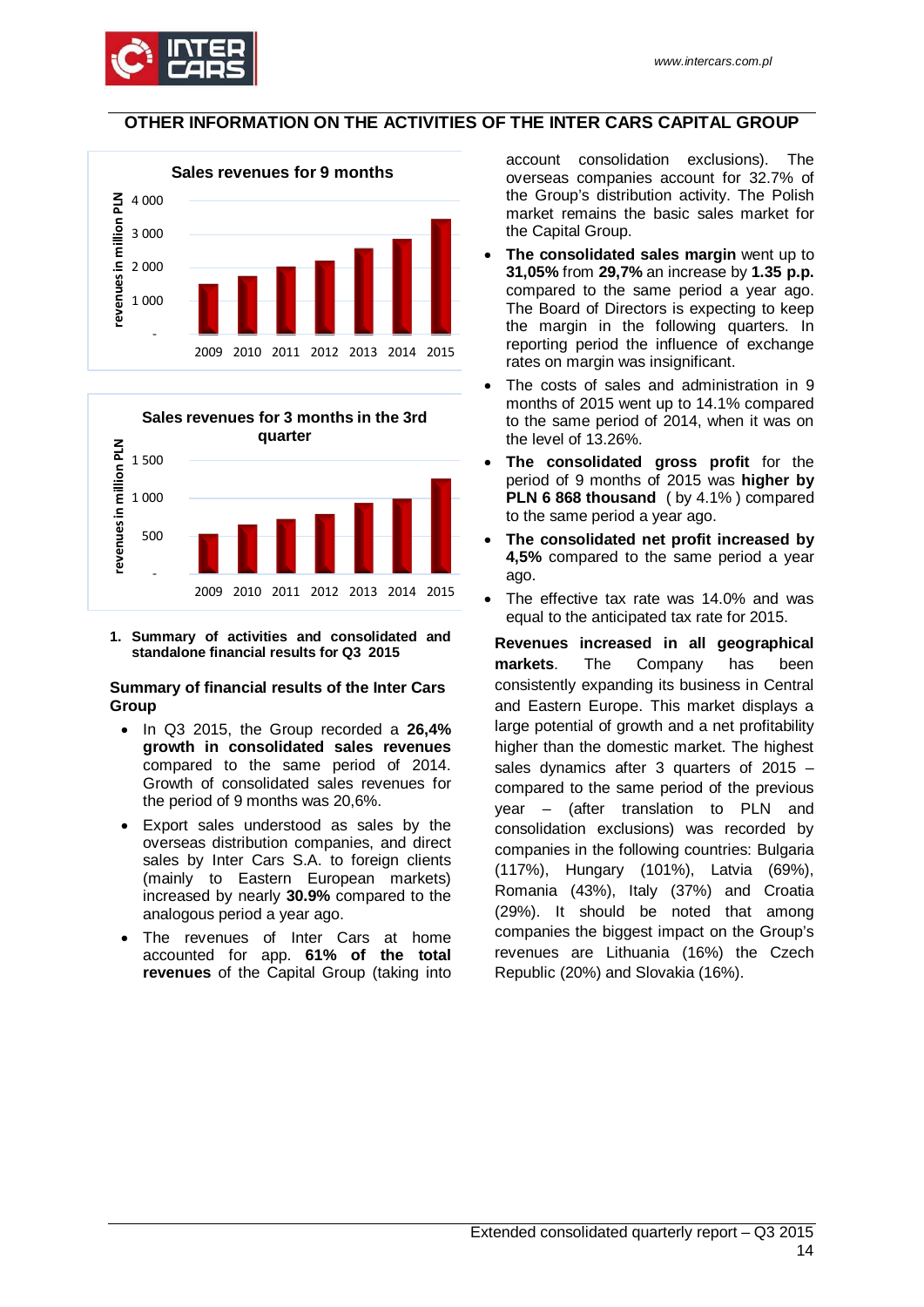

### **The underlying financial data of the Inter Cars S.A. Group for 3 quarters of 2015 were as follows:**

|                                                                 | for the period of 9 months<br>ended on 30 September |            | for the period of 9 months<br>ended on 30 September |            |
|-----------------------------------------------------------------|-----------------------------------------------------|------------|-----------------------------------------------------|------------|
|                                                                 | 2015                                                | 2014       | 2015                                                | 2014       |
| (1000)                                                          | <b>PLN</b>                                          | <b>PLN</b> | <b>EUR</b>                                          | <b>EUR</b> |
| <b>Profit and loss account (for the period)</b>                 |                                                     |            |                                                     |            |
| Sales revenues                                                  | 3,440,271                                           | 2,851,616  | 827,287                                             | 682,156    |
| Gross profit (loss) on sales                                    | 1,053,049                                           | 880,086    | 253,228                                             | 210,532    |
| Net financial revenues / costs                                  | (16, 460)                                           | (13, 391)  | (3,958)                                             | (3,204)    |
| Operating profit (loss)                                         | 188,921                                             | 178,895    | 45,430                                              | 42,795     |
| Net profit (loss)                                               | 148,265                                             | 141,894    | 35,653                                              | 33,943     |
| <b>Other financial data</b>                                     |                                                     |            |                                                     |            |
| Operating cash flows                                            | 48,129                                              | (40, 384)  | 11,574                                              | (9,661)    |
| Investing cash flows                                            | (102, 692)                                          | (21, 917)  | (24, 694)                                           | (5,243)    |
| Financing cash flows                                            | 50,700                                              | 72,179     | 12,192                                              | 17,266     |
| Basic profit per share                                          | 10.46                                               | 10.02      | 2.52                                                | 2.4        |
| Sales margin                                                    | 30.61%                                              | 30.86%     |                                                     |            |
| <b>EBITDA</b> margin                                            | 6.62%                                               | 7.38%      |                                                     |            |
| Balance sheet (as at)                                           | 30/09/2015                                          | 31/12/2014 | 30/09/2015                                          | 31/12/2014 |
| Cash and cash equivalents                                       | 61,966                                              | 65,829     | 14,619                                              | 15,444     |
| Balance sheet total                                             | 2,586,823                                           | 2,056,682  | 610,301                                             | 482,529    |
| Loans, borrowings and finance lease                             | 745,131                                             | 636,634    | 175,796                                             | 149,364    |
| Equity attributable to the shareholders of the parent<br>entity | 1,204,290                                           | 1,069,048  | 284,124                                             | 250,815    |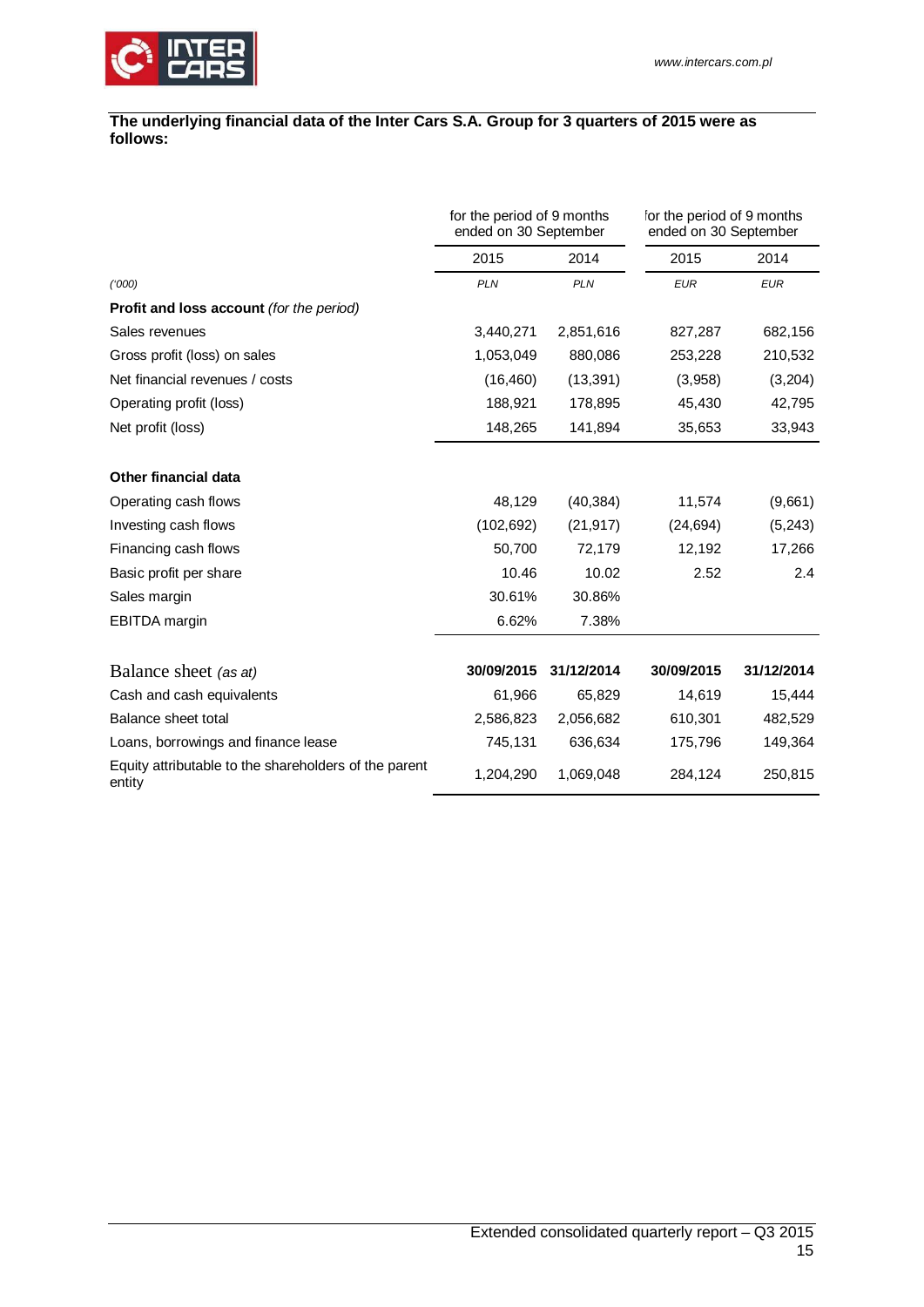

# **Overview of the financial results of the parent company – Inter Cars**

The underlying financial data of Inter Cars S.A. were as follows:

|                                                 | for the period of 9 months<br>ended on 30 September |            | for the period of 9 months<br>ended on 30 September |            |
|-------------------------------------------------|-----------------------------------------------------|------------|-----------------------------------------------------|------------|
|                                                 | 2015                                                | 2014       | 2015                                                | 2014       |
| (1000)                                          | <b>PLN</b>                                          | <b>PLN</b> | <b>EUR</b>                                          | <b>EUR</b> |
| <b>Profit and loss account (for the period)</b> |                                                     |            |                                                     |            |
| Sales revenues                                  | 2,899,074                                           | 2,467,515  | 697,144                                             | 590,272    |
| Gross profit (loss) on sales                    | 719,382                                             | 641,967    | 172,991                                             | 153,570    |
| License fees                                    | (45, 463)                                           | (38, 130)  | (10, 933)                                           | (9, 121)   |
| Net financial revenues / costs                  | 52,243                                              | 11,883     | 12,563                                              | 2,843      |
| Operating profit (loss)                         | 50,413                                              | 66,561     | 12,123                                              | 15,923     |
| Net profit (loss)                               | 92,461                                              | 67,070     | 22,234                                              | 16,044     |
| Other financial data                            |                                                     |            |                                                     |            |
| Operating cash flows                            | 62,074                                              | 29,475     | 14,927                                              | 7,051      |
| Investing cash flows                            | (57, 227)                                           | 1,321      | (13, 761)                                           | 316        |
| Financing cash flows                            | (14, 848)                                           | (37, 657)  | (3,571)                                             | (9,008)    |
| Basic profit per share                          | 6.53                                                | 4.73       | 1.57                                                | 1.13       |
| Sales margin                                    | 24.81%                                              | 26.02%     |                                                     |            |
| <b>EBITDA</b> margin                            | 2.48%                                               | 3.48%      |                                                     |            |
| Balance sheet (as at)                           | 30/09/2015                                          | 31/12/2014 | 30/09/2015                                          | 31/12/2014 |
| Cash and cash equivalents                       | 10,085                                              | 20,086     | 2,379                                               | 4,712      |
| Balance sheet total                             | 2,388,239                                           | 1,872,545  | 563,450                                             | 439,327    |
| Loans, borrowings and finance lease             | 754,813                                             | 669,018    | 184,003                                             | 156,962    |
| Equity                                          | 1,012,618                                           | 930,216    | 238,904                                             | 218,243    |

**The sales revenues** in 9 months of 2015 were **17.49% higher** than in the same period of 2014.

**The gross sales profit** for 9 months of 2015 was **12.06% higher** than in the same period of 2014. **The sales margin** for 3 quarters of 2015 was 24.8% (compared to 26.0% in 3 quarters of 2014).

**Distribution costs** – the share of the entity managing the branch in the margin earned. The sales margin generated by a branch is divided between the branch and Inter Cars in the 50/50 ratio. The branch system is based on the assumption of entrusting management of a distribution point (branch) to external entities. Sales are made on behalf of Inter Cars.

**Financial revenues and costs** include primarily costs and revenues due to interest on credits. In Q3 2015, the Company incurred PLN 14,599k of these costs.

**Liabilities resulting from credits, loans, debt securities and finance lease** as at 30 September 2015 amounted to PLN 754,813k., including loans from related companies: PLN 78.088 thousand.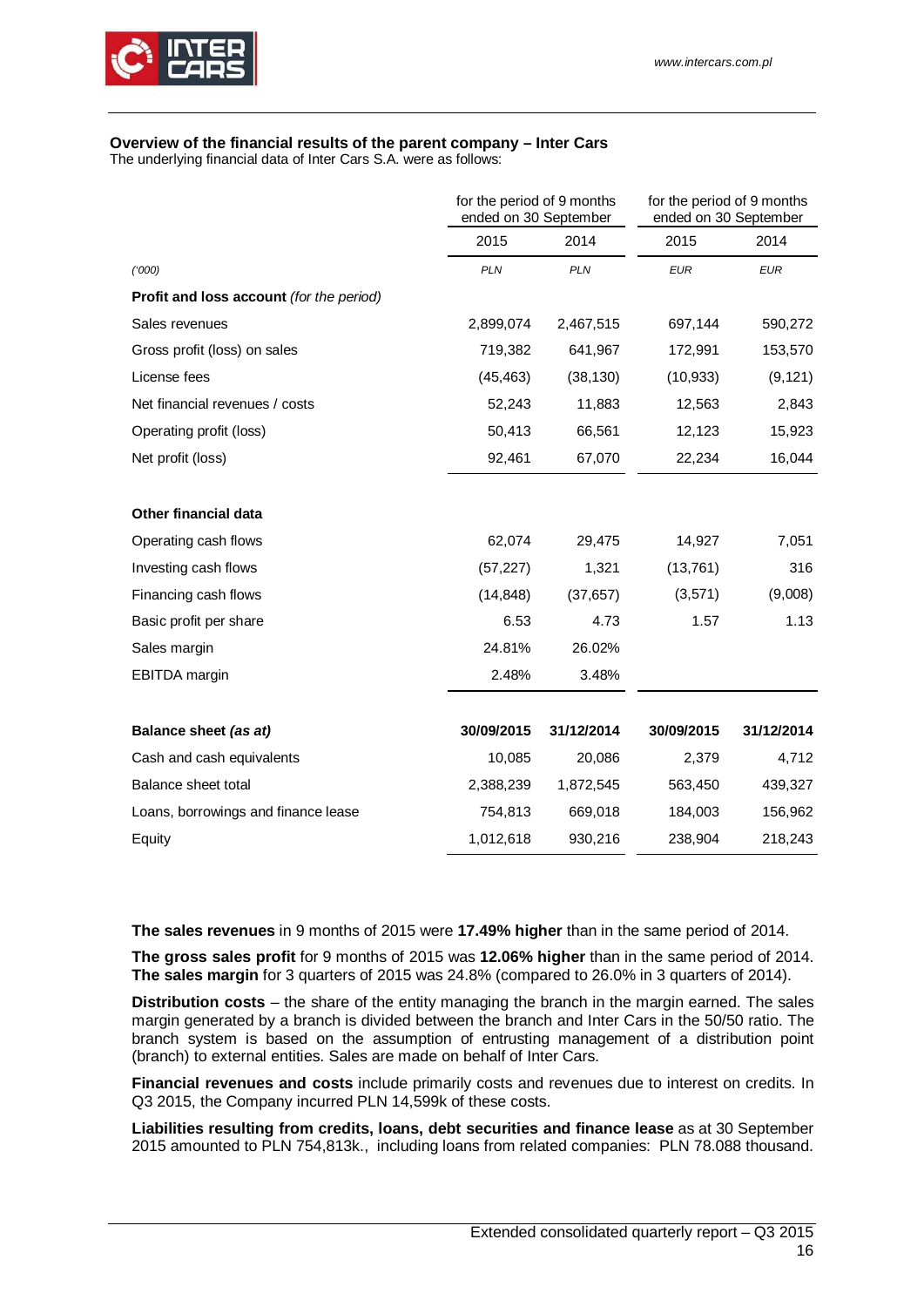

### <span id="page-16-0"></span>**2. Factors and events of a non-recurring nature having a material bearing on the financial result, and a description of the Company's material achievements and failures along with a list of related key events**

# **The major events affecting the current and future business activity of the Inter Cars Group:**

- The consolidated EBITDA for 12 months cumulatively for the period ending on 30 September 2015 amounted to PLN 287,131 thousand (cumulatively as a profit on operating activity plus depreciation) and was PLN 24,553 thousand higher compared to 2014.
- The net debt /EBITDA ratio was 2.38 compared to 1.99 as at 30 September 2014. The increase of the ratio is a result of intensive increase of marker share:

1) in the country: in tyre segment and spare parts for heavy goods vehicles, and

2) abroad: as a result of dynamic development of chain of branches and launching sales of new segments, mostly tyre segment and spare parts for heavy goods vehicles.

# <span id="page-16-1"></span>**3. Material evaluations and estimates**

The preparation of the condensed consolidated interim financial statements in conformity with the EU IFRS requires the Company's Management Board to use evaluations and estimates that affect the application of accounting principles and reported amounts of assets and liabilities, income and expenses. The judgements and estimates are reviewed on an ongoing basis. Revisions to estimates are recognized in the period in which the estimate is revised.

Information on particularly significant areas that are subject to evaluations and estimates and that affect the interim financial statements did not change from the information presented in the annual financial statements as at 31 December 2014.

# <span id="page-16-2"></span>**4. Seasonality**

Sales revenues display a slight degree of seasonality, with Q3 usually constituting approx. 25% of the annual sales revenues.

# <span id="page-16-3"></span>**5. Information on business segments**

The core business of the Inter Cars S.A. Capital Group is the sale of spare parts. In addition, the companies Feber, Lauber, IC Development and ILS Sp. z o.o. are active in other business segments, such as the manufacture of semi-trailers, remanufacturing of spare parts, real estate development and logistics; whilst Q-Service Truck Sp. Z o.o. is an authorized dealer of ISUZU commercial vehicles . The above-mentioned business segments may not be recognized as separate business segments individually, hence they are shown in the "Other segments" column.

The Inter Cars Capital Group applies uniform accounting principles to all segments. Transactions between particular segments are carried out at arm's length.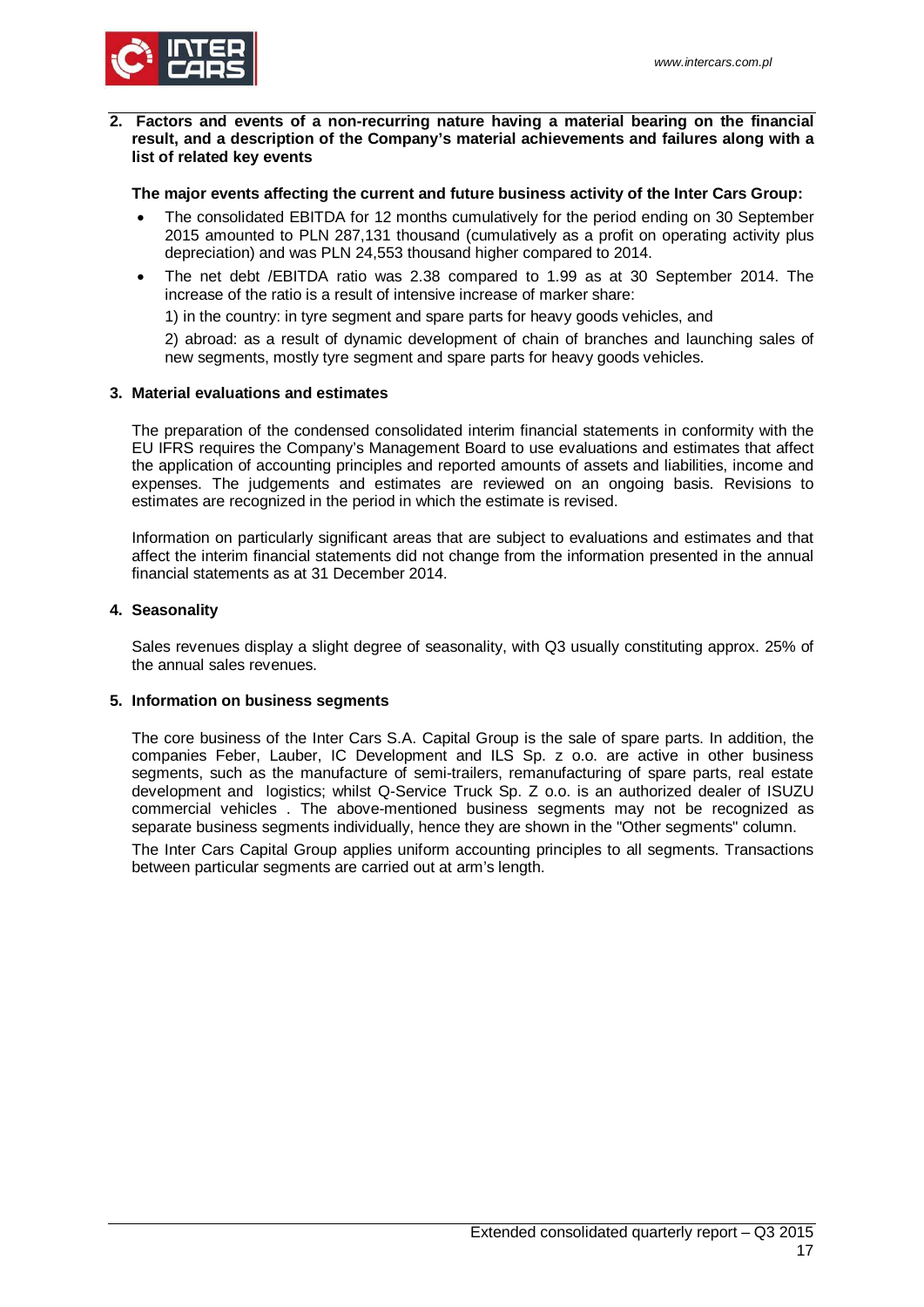

### **Information on business segments**

#### **for the period of 9 months ended on 30 September 2015**

|                          | Sale of spare<br>parts | <b>Other</b><br>segments | <b>Eliminations</b>      | Total     |
|--------------------------|------------------------|--------------------------|--------------------------|-----------|
| External sales           | 3.334.130              | 106.141                  | $\overline{\phantom{a}}$ | 3.440.271 |
| Inter-segment sales      | 40.722                 | 187.953                  | (228, 675)               |           |
| <b>Profit before tax</b> | 235.221                | (748)                    | (62.012)                 | 172.461   |

#### **for the period of 9 months ended on 30 September 2014**

|                              | Sale of spare<br>parts | Other<br>segments | <b>Eliminations</b>        | <b>Total</b>               |
|------------------------------|------------------------|-------------------|----------------------------|----------------------------|
| External sales               | 2,799,036              | 52,580            | -                          | 2,852,096                  |
| Inter-segment sales          | 31.422                 | 44,307            | (75,729)                   |                            |
| <b>Profit before tax</b>     | 160,546                | 34,981            | (29,934)                   | 165,593                    |
| Assets by operating segments |                        |                   | Status as at<br>30/09/2015 | Status as at<br>31/12/2014 |
| Sale of spare parts segment  |                        |                   | 3,902,976                  | 3,101,851                  |
| Other segments               |                        |                   | 347,512                    | 231,078                    |
| Eliminations                 |                        |                   | (1,663,665)                | (1,276,247)                |
|                              |                        |                   | 2,586,823                  | 2,056,682                  |

# <span id="page-17-0"></span>**6. Dividend**

On 14 July 2015 Inter Cars S.A. paid out to the shareholders of the company a dividend from profit for 2014, amounting to PLN 10,059k, i.e. PLN 0.71 per share.

### <span id="page-17-1"></span>**7. Liabilities due to borrowings and other debt instruments**

### **The syndicated credit facility agreement**

No amendments were made to the syndicated credit facility agreement as compared to 31 December 2014. The terms and conditions of the syndicated credit facility agreement are described in the annual consolidated financial statements of the Group.

In the reporting period, the long-term portion of the credit facility was used in the amount of PLN 270 m.

In the reporting period subsidiary companies did not conclude any new credit agreements.

# **Bank credits concluded directly by subsidiary companies:**

Inter Cars Česká republika s.r.o. Has the following credit facility agreements:

- a) with Raiffeisenbank a.s. a credit line agreement for the amount of CZK 150 m, repayable by 31 May 2016.
- b) A credit line agreement with Raiffeisenbank a.s. for the amount of EUR 4 m for the period of one year.

Inter Cars Slovenská republika s.r.o. signed an annex to a credit line agreement with Citibank Europe PLC for the amount of EUR 5 m, repayable by 27 March 2016.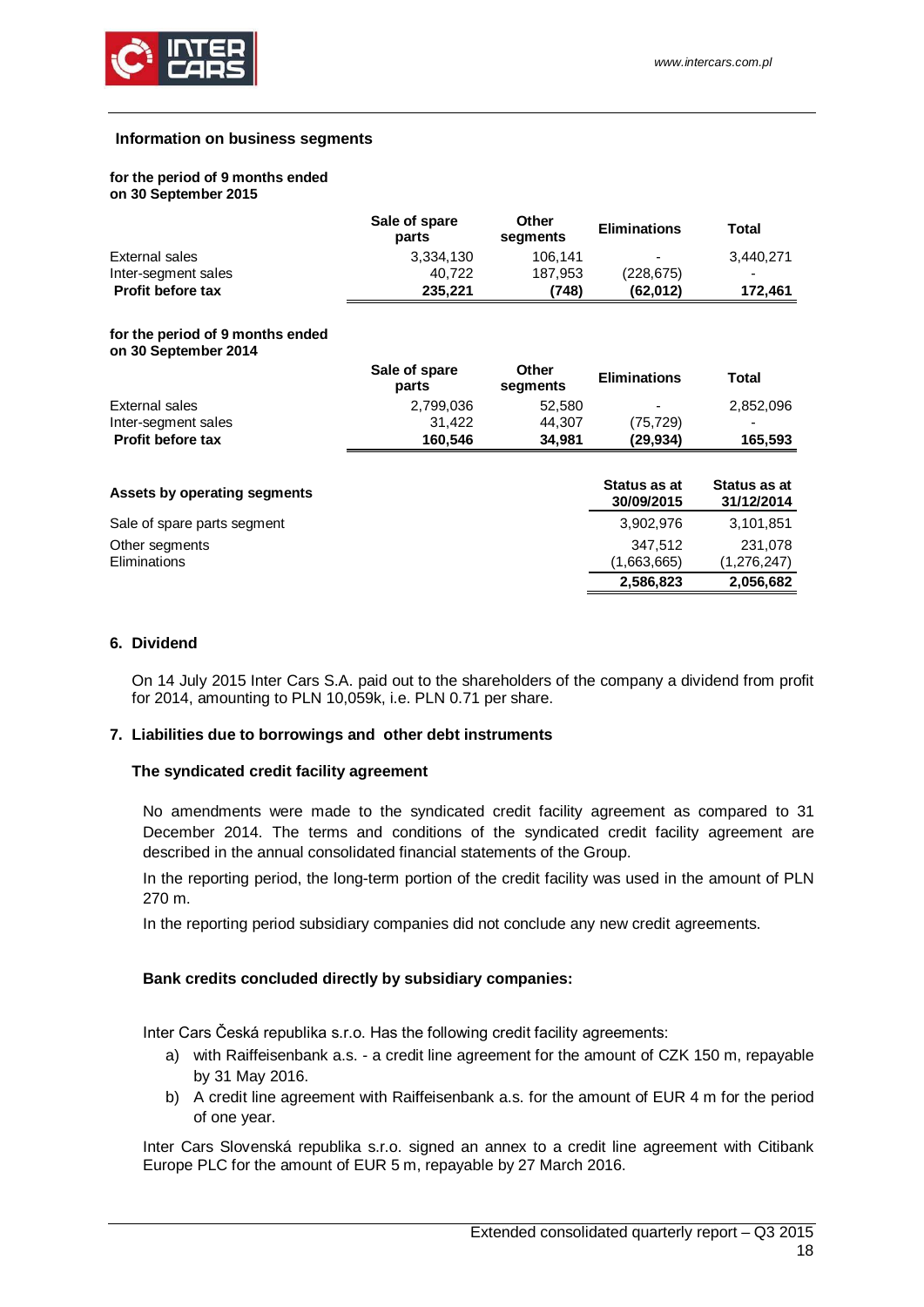

On 28 April Inter Cars Romania s.r.l. signed an annex to a credit facility agreement with ING Bank N.V. for a line of credit, increasing the limit to RON 42.75 million, repayable by 28 April 2016.

| Contractual<br>amount (limit) | Used    | Maturity date |
|-------------------------------|---------|---------------|
| 280,000                       | 205.816 | 18-11-2015    |
| 20,400                        | 20,400  | 31-05-2016    |
| 17,300                        | 17,300  | 31-05-2016    |
| 21.193                        | 21,193  | 26-03-2016    |
| 41,040                        | 38,082  | 28-04-2016    |
| 379.933                       | 302,791 |               |
| Contractual<br>amount (limit) | Used    | Maturity date |
| 270,000                       | 270,000 | 18-11-2017    |
| 270,000                       | 270,000 |               |
|                               |         |               |

| Loans and borrowings as at 31.12.2014                  |                |         |               |
|--------------------------------------------------------|----------------|---------|---------------|
| <b>Current loans and borrowings</b>                    | Contractual    | Used    | Maturity date |
|                                                        | amount (limit) |         |               |
| Syndicated credit                                      | 280,000        | 142.739 | 18-11-2015    |
| Raiffeisen a.s. (Inter Cars Česká republika s.r.o)     | 18,444         | 14.600  | 30-04-2015    |
| Raiffeisen a.s. (Inter Cars Česká republika s.r.o)     | 1,537          |         | 31-12-2014    |
| Citibank Europe PLC (Inter Cars Slovenská republika    |                |         |               |
| $S.I.O.$ )                                             | 21,312         | 21.312  | 26-03-2015    |
| Citibank Europe PLC (Inter Cars Česká republika s.r.o) | 19,180         | 17.045  | 20-08-2015    |
| ING Bank N.V (Inter Cars Romania s.r.l.)               | 14,265         | 13,506  | 30-07-2015    |
|                                                        | 354,738        | 209,202 |               |
|                                                        |                |         |               |
| Non-current loans and borrowings                       | Contractual    | Used    | Maturity date |
|                                                        | amount (limit) |         |               |
| Syndicated credit                                      | 270,000        | 235,000 | 18-11-2017    |
|                                                        | 270,000        | 235.000 |               |

# **Issuance of bonds**

The terms and conditions of the issuance are described in the annual consolidated financial statements of the Group.

In the third quarter of 2015 the value of the bonds issued did not change. Interest on the A-series bonds are paid twice a year, in April and in October.

Below chart presents Bonds issued and planned buyback dates:

| Tranche number | Date of issuance | Maturity date | Amount of buyback |
|----------------|------------------|---------------|-------------------|
| Series A       | 24/10/2014       | 24/10/2019    | 150,000           |
|                |                  |               | 150,000           |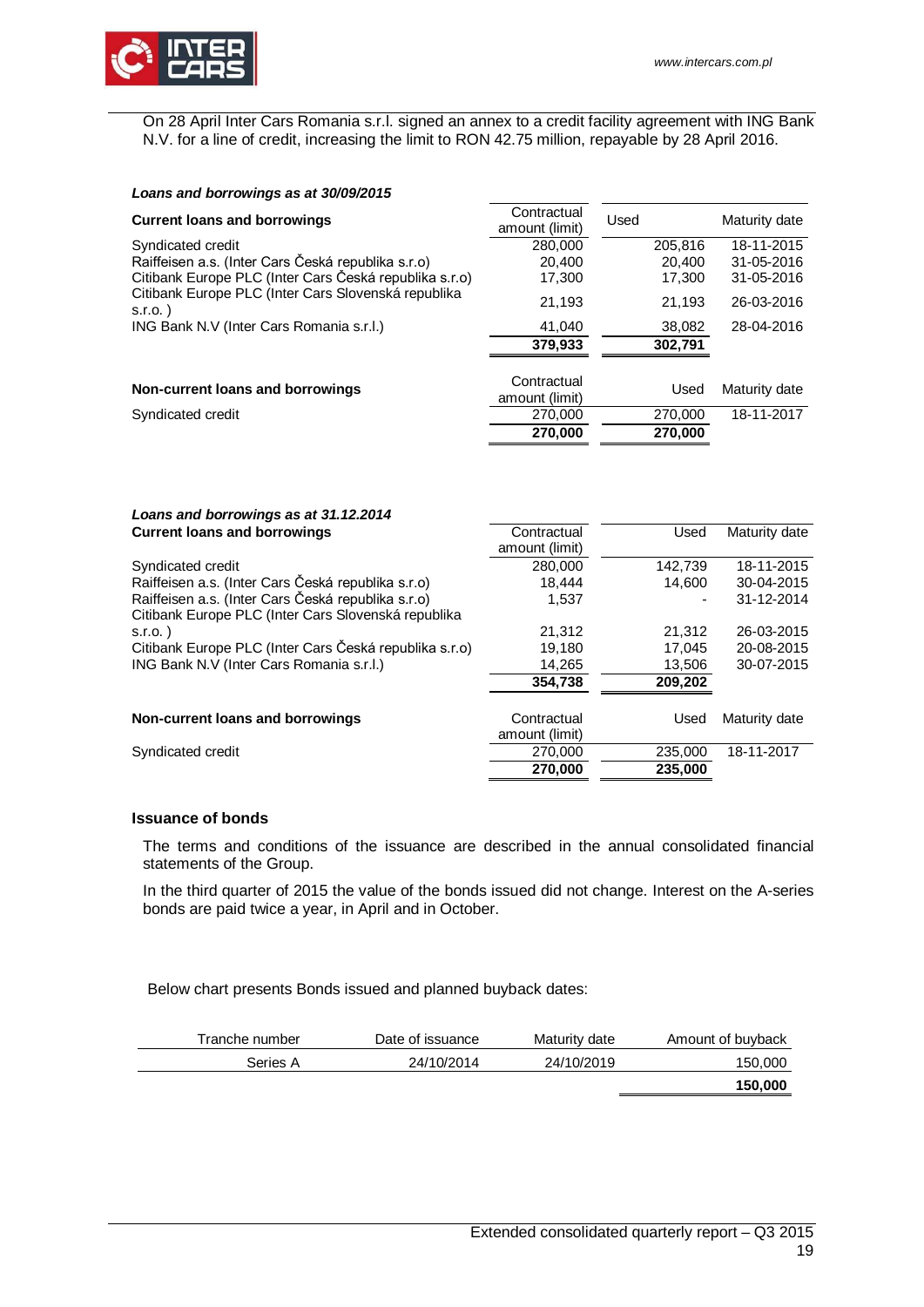

### <span id="page-19-0"></span>**8. Contingent liabilities and sureties**

In the reporting period, Inter Cars S.A. and its subsidiaries did not grant any sureties for credits, loans or other guarantees worth at least 10% of equity capital.

Contingent liabilities, granted security and unrecognized liabilities did not change materially from those described in the financial statements as at 31 December 2014.

Sureties issued by Inter Cars S.A. as at 30 September 2015 are presented in the chart below:

| (in thousand PLN)              |                      | Status as at |            |
|--------------------------------|----------------------|--------------|------------|
| To                             | Period covered       | 30/09/2015   | 31/12/2014 |
| RIM Sp. z o.o.                 | Until further notice | 20           | 20         |
| Glob Cars Sp.z o.o.            | Until further notice | 150          | 150        |
| JC Auto Kraków                 | Until further notice | 50           | 50         |
| Tomasz Zatoka APC Polska       | Until further notice | 170          | 170        |
| Michał Wierzobolowski Fst M.   | Until further notice | 250          | 250        |
| Intraserv                      | Until further notice | 50           | 50         |
| Ducati Motor Holding           | 31/03/2016           | 1,060        | 1,279      |
| Małopolska police commissioner | 31/10/2015           | 11           | 11         |
| Poczta Polska S.A.             | 20/11/2015           | 46           | 46         |
| Military unit, Wałcz           | 30/01/2015           | 4            | 13         |
| Customs Chamber, Warsaw        | 31/03/2015           |              | 160        |
| Customs Chamber, Warsaw        | 06/05/2016           | 278          |            |
| BP Europa SE Polish Division   | 29/05/2016           | 6,000        | 4,000      |
| Poczta Polska SA               | 30/04/2016           | 21           |            |
| PIAGGIO AND C. S.P.A.          | 30/06/2016           | 1,484        |            |
| Poczta Polska SA, Warszawa     | 09/07/2016           | 36           |            |
| Poczta Polska SA, Warszawa     | 25/07/2017           | 11           |            |
| Jednostka Wojskowa, Warszawa   | 27/12/2015           | 6            |            |
| Komenda Wojewódzka, Wrocław    | 21/06/2018           | 1            |            |
|                                |                      | 9,648        | 6,199      |

# <span id="page-19-1"></span>**9. The Management Board's standpoint on the feasibility of meeting the previously published forecasts of financial results for 2015**

The Capital Group Inter Cars S.A. did not publish any forecasts of financial results.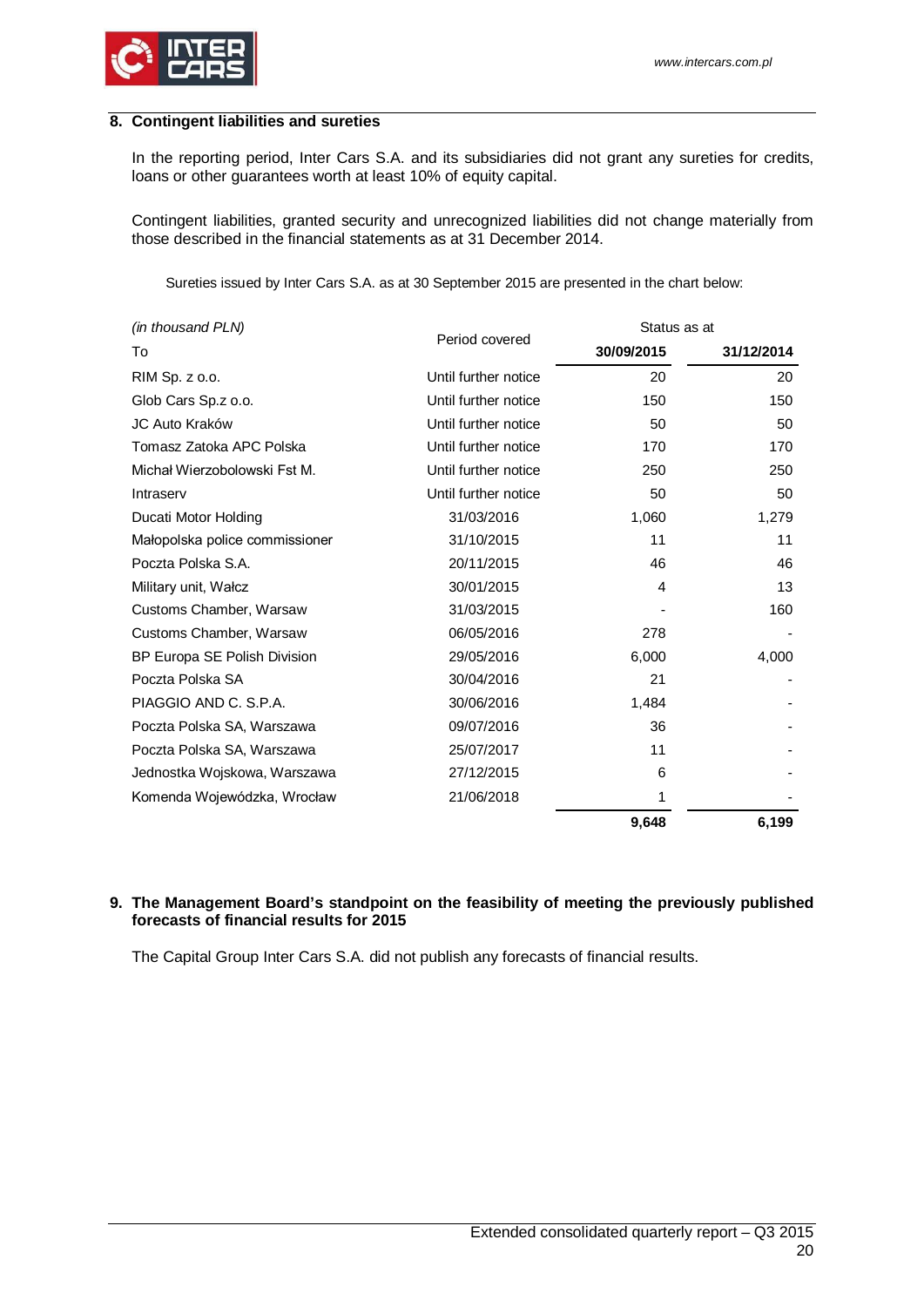

### <span id="page-20-0"></span>**10. The List of shareholders holding at least 5% of the total number of votes as at the date of release of these statements**

| <b>Shareholder</b>                      | Number of<br>shares | Total<br>nominal<br>value | Percentage<br>of share in<br>the share<br>capital held | Percentage of<br>total vote<br>held |
|-----------------------------------------|---------------------|---------------------------|--------------------------------------------------------|-------------------------------------|
|                                         |                     | (PLN)                     | (%)                                                    | (%)                                 |
| Krzysztof Oleksowicz                    | 4.462.271           | 8.924.542                 | 31.50%                                                 | 31.50%                              |
| <b>AVIVA Otwarty Fundusz Emerytalny</b> | 1,682,216           | 3,364,432                 | 11.87%                                                 | 11.87%                              |
| Andrzej Oliszewski                      | 1,302,370           | 2,604,740                 | 9.19%                                                  | 9.19%                               |
| <b>ING Otwarty Fundusz Emerytalny</b>   | 1,214,728           | 2.429.456                 | 8.57%                                                  | 8.57%                               |
| <b>AXA Otwarty Fundusz Emerytalny</b>   | 797,777             | 1,595,554                 | 5.63%                                                  | 5.63%                               |
| <b>Total</b>                            | 9,459,362           | 18,918,724                | 66.76%                                                 | 66.76%                              |

Until the date of release of these financial statements, the Company had not received any other shareholding notifications.

### <span id="page-20-1"></span>**11.Changes in the number of shares and rights to shares (options) in Inter Cars S.A. held by the Company's management and supervisory personnel since the publication of the most recent quarterly report.**

The Company's supervisory and managing personnel hold a total of 5,805,309 shares, constituting 40.97% of the total vote at the General Shareholders Meeting of Inter Cars.

The managing and supervisory personnel hold no shares in the subsidiaries of Inter Cars.

| Shareholder          | Number of<br>shares | <b>Total nominal</b><br>value | Percentage of<br>share in the<br>share capital<br>held | Percentage of<br>total vote held |
|----------------------|---------------------|-------------------------------|--------------------------------------------------------|----------------------------------|
|                      |                     | (PLN)                         | (%)                                                    | (%)                              |
| Krzysztof Oleksowicz | 4,462,271           | 8,924,542                     | 31.50%                                                 | 31.50%                           |
| Andrzej Oliszewski   | 1,302,370           | 2,604,740                     | 9.19%                                                  | 9.19%                            |
| Robert Kierzek       | 29,834              | 59,668                        | 0.21%                                                  | 0.21%                            |
| Krzysztof Soszyński  | 9,834               | 19,668                        | 0.07%                                                  | 0.07%                            |
| Witold Kmieciak      | 1,000               | 2,000                         | 0.01%                                                  | 0.01%                            |
| Total                | 5,805,309           | 11,610,618                    | 40.97%                                                 | 40.97%                           |

There have been no changes in shareholding structure of the issuer since the date of publication of the previous report, i.e. 31 August 2015.

| <b>Shareholder</b>     | Number of<br>shares<br>as at<br>31/08/2015 | <b>Increases</b> | <b>Decreases</b> | Number of<br>shares<br>as at<br>16/11/2015 |
|------------------------|--------------------------------------------|------------------|------------------|--------------------------------------------|
| Krzysztof Oleksowicz   | 4,462,271                                  | -                |                  | 4,462,271                                  |
| Andrzej Oliszewski     | 1,302,370                                  |                  |                  | 1,302,370                                  |
| Robert Kierzek         | 29,834                                     | -                |                  | 29,834                                     |
| Krzysztof Soszyński    | 9.834                                      |                  |                  | 9,834                                      |
| <b>Witold Kmieciak</b> | 1.000                                      |                  |                  | 1,000                                      |
| <b>Total</b>           | 5,805,309                                  |                  |                  | 5,805,309                                  |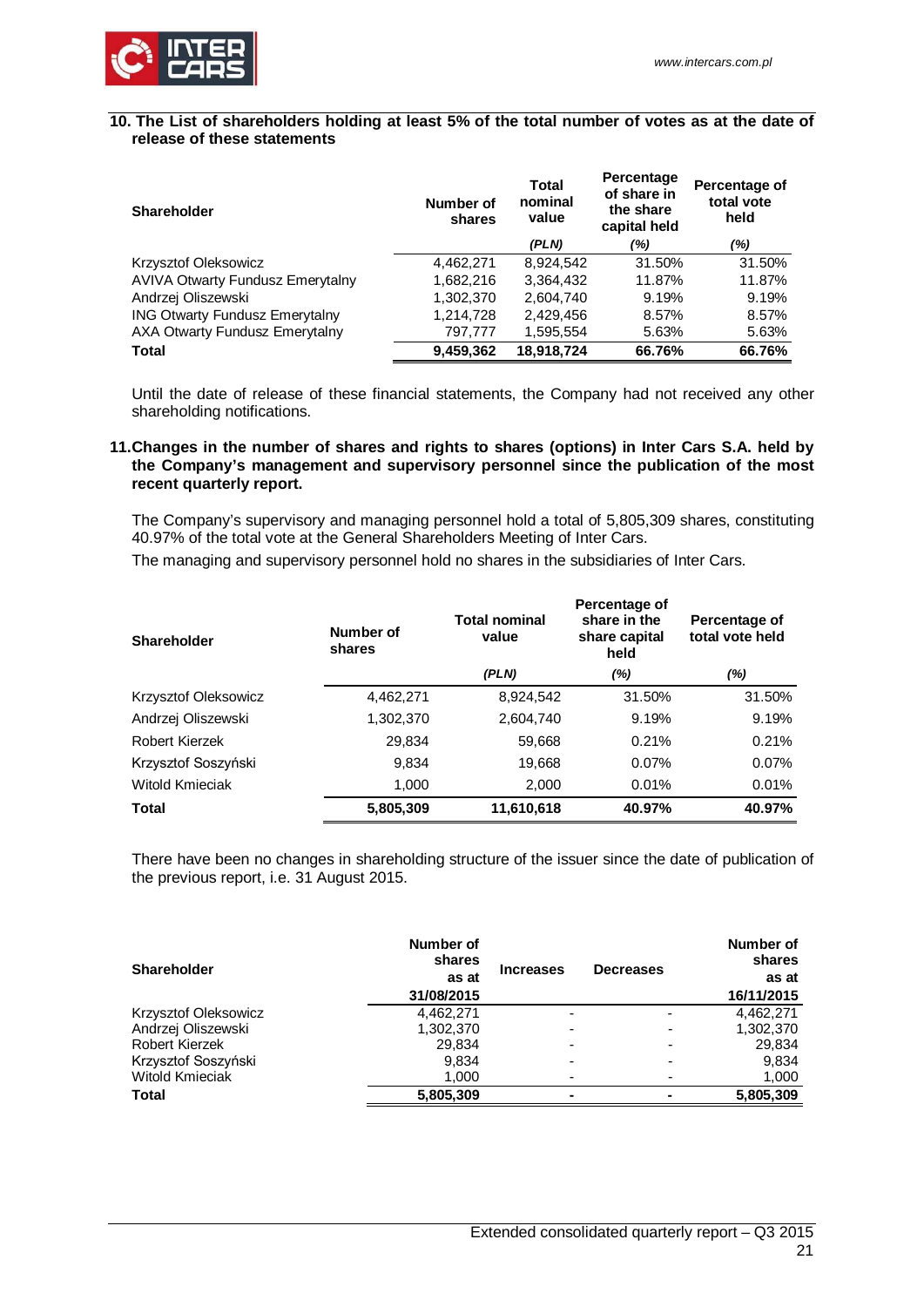

### <span id="page-21-0"></span>**12.Information on court, arbitration and administrative proceedings**

No proceedings were brought during the reporting period before any court or administrative body with respect to any liabilities or claims of Inter Cars S.A. or its subsidiary undertakings, whose aggregate value would represent 10% or more of the Company's equity.

Furthermore, no proceedings are pending before any court or administrative body with respect to any liabilities or claims of Inter Cars S.A. or its subsidiaries whose aggregate value would represent 10% or more of the Company's equity.

### <span id="page-21-1"></span>**13.Transactions with related entities**

| (in thousand PLN)                                                                | 1.01.2015-<br>30.09.2015 | 01.01.2014-<br>30.09.2014 |
|----------------------------------------------------------------------------------|--------------------------|---------------------------|
| Remuneration of the members of the Supervisory Board<br>and the Management Board |                          |                           |
| Remuneration of the members of the Supervisory Board                             | 217                      | 160                       |
| Remuneration of the members of the Management<br><b>Board</b>                    | 9,127                    | 5,916                     |
|                                                                                  | 9,344                    | 6,076                     |
|                                                                                  | 1.01.2015-<br>30.09.2015 | 01.01.2014-<br>30.09.2014 |
| Transactions with related entities                                               |                          |                           |
| Income on sales to related entities                                              | 459                      | 814                       |
| Purchase of goods and services from related entities                             | 4,264                    | 5,583                     |
|                                                                                  | 30/09/2015               | 30/09/2014                |
| Settlements with related entities                                                |                          |                           |
| Receivables from related entities                                                | 87                       | 293                       |
| Liabilities to related entities                                                  | 3                        | 405                       |

80% of the goods and services purchased from related entities relates to the standard distribution service settled based on the same principles as those applicable to all branches. Placement in this category results from the family ties between a branch director and one of the members of the management Board of Inter Cars S.A.

### <span id="page-21-2"></span>**14.Other information which the Company deems relevant for the assessment of its personnel, assets, financial position and financial result or changes in any of the foregoing, and for the assessment of the Company's ability to perform its obligations**

This information is included in the section entitled "Factors and events of a non-recurring nature having a material bearing on the financial result, and a description of the Company's material achievements and failures along with a list of related key events."

### <span id="page-21-3"></span>**15.Events subsequent to the balance sheet day as at which the report was prepared which may have a material bearing on the Company's future financial results**

On 16 November 2015 annex to syndicated credit facility agreement was signed. The annex increased the total amount of credit available in current bank account B to PLN 383 m and extend the repayment period in current bank account B by another year with the final maturity date falling on 18.11.2016. The credit facility bears interest at a rate based on sum of respective WIBOR, EURIBOR and LIBOR reference rates and bank's margin. Moreover, an additional co-borrower was added to the credit facility agreement, the company Sabiedriba ar ierobezotu atbildibu "Inter Cars Latvija", based in Riga, Latvia.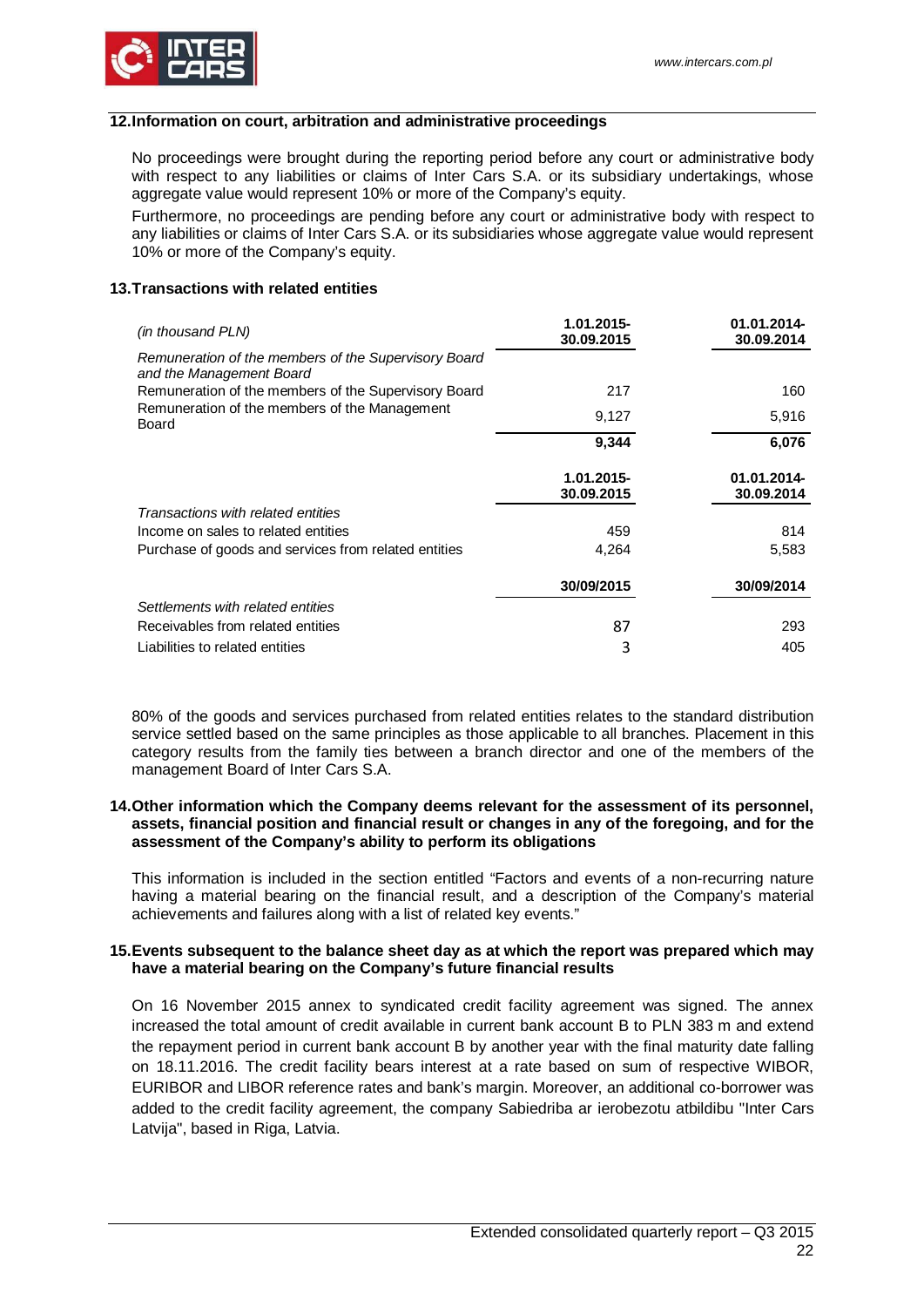

<span id="page-22-0"></span>**16.Information on material transactions with related entities concluded on terms other than at arm's length, including information on their amounts and nature.**

<span id="page-22-1"></span>All transactions with related entities were concluded at arm's length.

**17. Factors which in the Company's opinion will affect its financial results in the period covering at least the next quarter.**

Factors which in the Management Board's opinion will affect the Company's financial results in Q4 2015 include:

- *trends in the foreign exchange rates, mainly* EUR, USD and YEN against PLN, UAH, HUF, CZK, SKK, LTL, HRK and RON;
- $\checkmark$  trends in the demand from export customers, related mainly to political and legal situation in Ukraine;
- *changes in interest rates*, which will determine the amount of interest on contracted loans and thus affect the financial expenses;
- $\checkmark$  planned improvement in the *stock turnover*, which should reduce the financial costs by lowering the requirement for inventory financing;
- *optimization of logistic processes related to cost reduction,*
- *enhanced awareness of the "Inter Cars" brand and obtaining new customers*, which will contribute to the development of operating activities;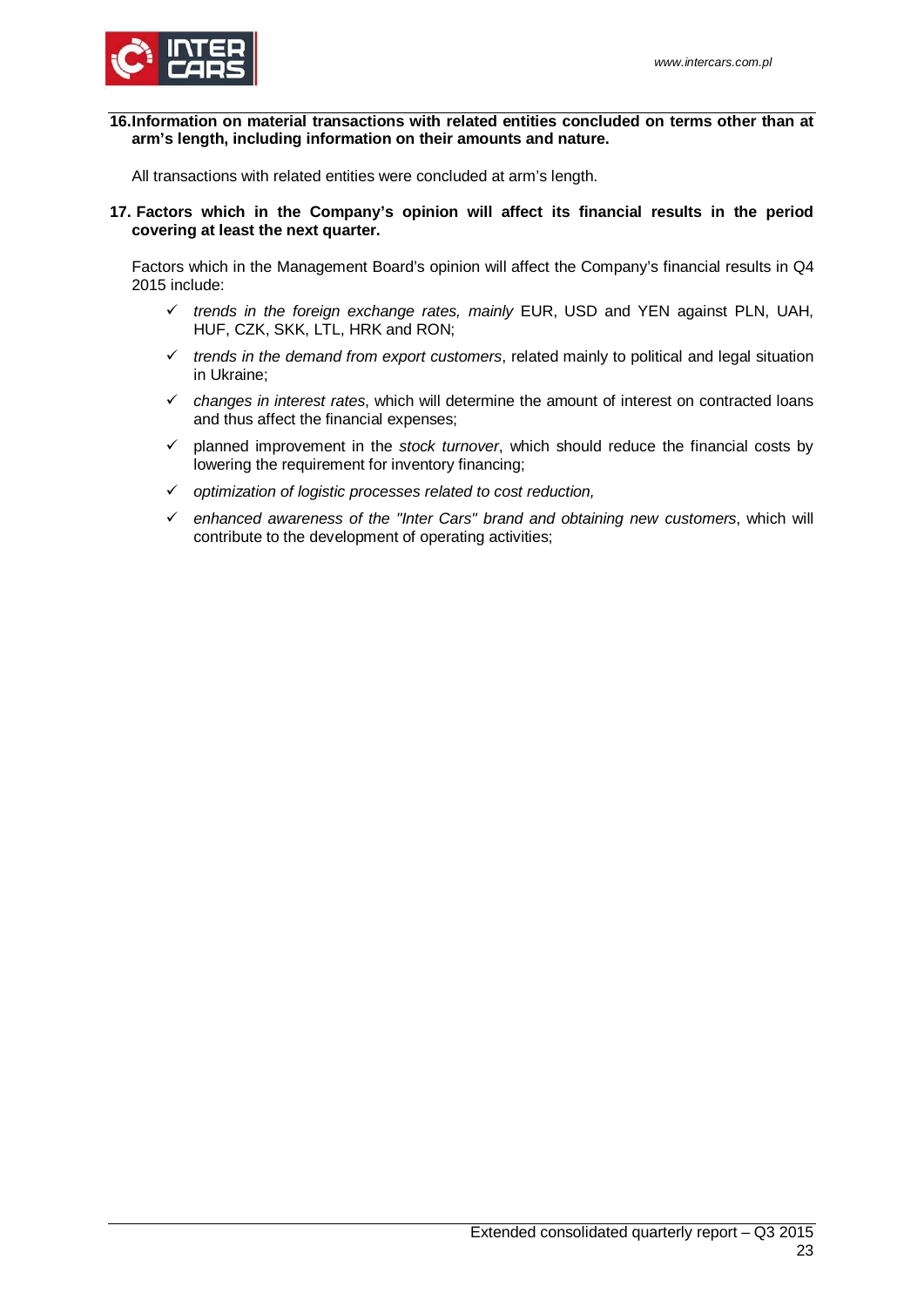### <span id="page-23-0"></span>**INTERIM CONDENSED SEPARATE FINANCIAL STATEMENTS OF INTER CARS S.A. FOR THE PERIOD FROM 01 January 2015 TO 30 September 2015**

# <span id="page-23-1"></span>**Separate statement of financial position**

|                                                                | 30/09/2015  | 31/12/2014 |
|----------------------------------------------------------------|-------------|------------|
| (in thousand PLN)                                              | not audited | audited    |
| <b>ASSETS</b>                                                  |             |            |
| <b>Non-current assets</b>                                      |             |            |
| Property, plant and equipment                                  | 149,329     | 146,869    |
| Intangible assets                                              | 139,310     | 145,156    |
| Investment property                                            | 2,134       | 2,134      |
| Investments in subordinated entities                           | 345,562     | 199,607    |
| Investments available for sales                                | 258         | 258        |
| Receivables                                                    | 8,294       | 30,418     |
|                                                                | 644,887     | 524,442    |
| <b>Current assets</b><br>Inventories                           |             |            |
|                                                                | 958,012     | 745,383    |
| Trade and other receivables                                    | 775,255     | 582,634    |
| Corporate income tax receivables                               | 10,085      | 20,086     |
| Cash and cash equivalents                                      | 1,743,352   | 1,348,103  |
|                                                                | 2,388,239   | 1,872,545  |
| <b>TOTAL ASSETS</b>                                            |             |            |
| <b>LIABILITIES</b>                                             |             |            |
| Equity                                                         |             |            |
| Share capital                                                  | 28,336      | 28,336     |
| Share premium account                                          | 259,530     | 259,530    |
|                                                                | 626,032     | 540,422    |
| Statutory reserve funds<br>Other capital reserves              | 5,935       | 5,935      |
| Retained earnings                                              | 92,785      | 95,993     |
|                                                                | 1,012,618   | 930,216    |
| Long-term liabilities                                          |             |            |
| Loan, borrowing and finance lease liabilities                  | 428,463     | 454,691    |
| Deferred corporate income tax reserve                          | 7,326       | 7,326      |
|                                                                | 435,789     | 462,017    |
| <b>Short-term liabilities</b>                                  |             |            |
| Trade and other liabilities                                    | 610,699     | 263,921    |
| Loans, borrowings, debt security and finance lease liabilities | 326,350     | 214,327    |
| Employee benefits                                              | 1,741       | 954        |
| Income tax liabilities                                         | 1,042       | 1,110      |
|                                                                | 939,832     | 480,312    |
| <b>TOTAL LIABILITIES</b>                                       | 2,388,239   | 1,872,545  |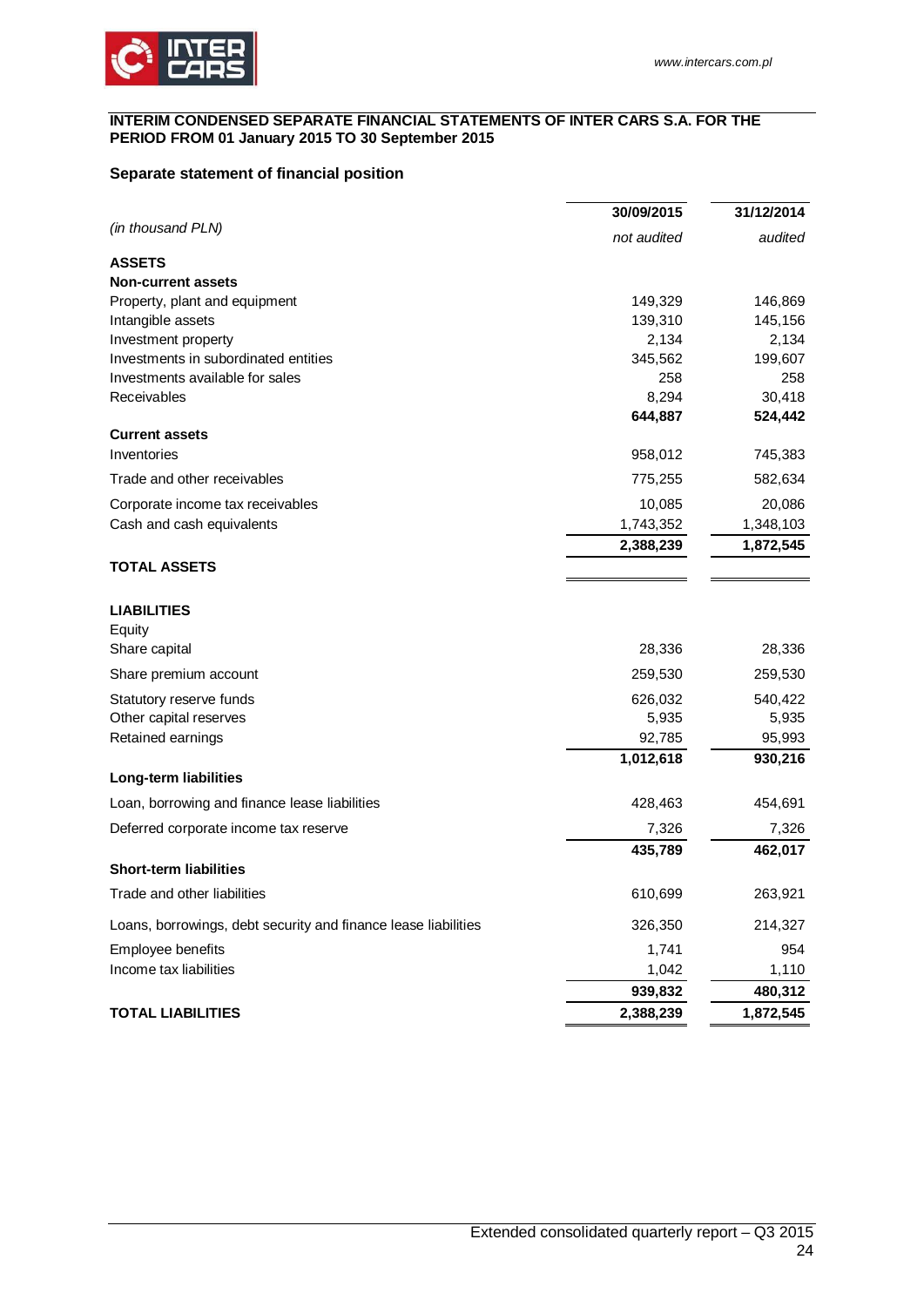

# <span id="page-24-0"></span>**Separate statement of comprehensive income**

| (in thousand PLN)                       | for the period of 3 months<br>ended on 30 September |            | for the period of 9 months<br>ended on 30 September |             |
|-----------------------------------------|-----------------------------------------------------|------------|-----------------------------------------------------|-------------|
|                                         | 2015                                                | 2014       | 2015                                                | 2014        |
| <b>Continued activity</b>               |                                                     |            |                                                     |             |
| Sales revenues                          | 1,024,638                                           | 861,263    | 2,899,074                                           | 2,467,515   |
| Cost of sales                           | (761, 589)                                          | (642, 801) | (2, 179, 692)                                       | (1,825,548) |
| Gross profit on sales                   | 263,049                                             | 218,462    | 719,382                                             | 641,967     |
| Other operating income                  | 877                                                 |            | 1,022                                               | 513         |
| Costs of sales and administrative costs | (141, 541)                                          | (103, 985) | (349, 460)                                          | (291, 156)  |
| Distribution expenses                   | (96, 113)                                           | (83, 646)  | (263, 258)                                          | (240, 289)  |
| License fees                            | (15, 948)                                           | (12,948)   | (45, 463)                                           | (38, 130)   |
| Other operating expenses                | (4, 843)                                            | (1, 339)   | (11, 810)                                           | (6, 344)    |
| Operating profit                        | 5,481                                               | 16,544     | 50,413                                              | 66,561      |
| Financial income                        | 646                                                 | 948        | 2,000                                               | 2,738       |
| Dividends received                      | 67,776                                              | 16,300     | 67,776                                              | 23,499      |
| Foreign exchange gains/losses           | (315)                                               | 120        | (785)                                               | 248         |
| <b>Financial expenses</b>               | (5, 819)                                            | (4,965)    | (16, 748)                                           | (14, 603)   |
| <b>Profit before tax</b>                | 67,769                                              | 28,948     | 102,656                                             | 78,444      |
| Income tax                              | (3, 355)                                            | (2,217)    | (10, 195)                                           | (11, 374)   |
| Net profit                              | 64,414                                              | 26,731     | 92,461                                              | 67,070      |

# **OTHER COMPREHENSIVE INCOME**

| Total other comprehensive income, net                 |            |            | ۰          |            |
|-------------------------------------------------------|------------|------------|------------|------------|
| <b>COMPREHENSIVE INCOME</b>                           | 64.414     | 26,731     | 92,461     | 67,070     |
|                                                       |            |            |            |            |
| Net profit                                            | 64.414     | 26,731     | 92,461     | 67,070     |
| Weighted-average number of ordinary<br>shares         | 14,168,100 | 14,168,100 | 14,168,100 | 14,168,100 |
| Earnings per ordinary share (in PLN)                  | 4.55       | 1.89       | 6.53       | 4.73       |
| Weighted-average diluted number of<br>ordinary shares | 14,168,100 | 14,168,100 | 14,168,100 | 14,168,100 |
| Diluted earnings per ordinary share (in<br>PLN)       | 4.55       | 1.89       | 6.53       | 4.73       |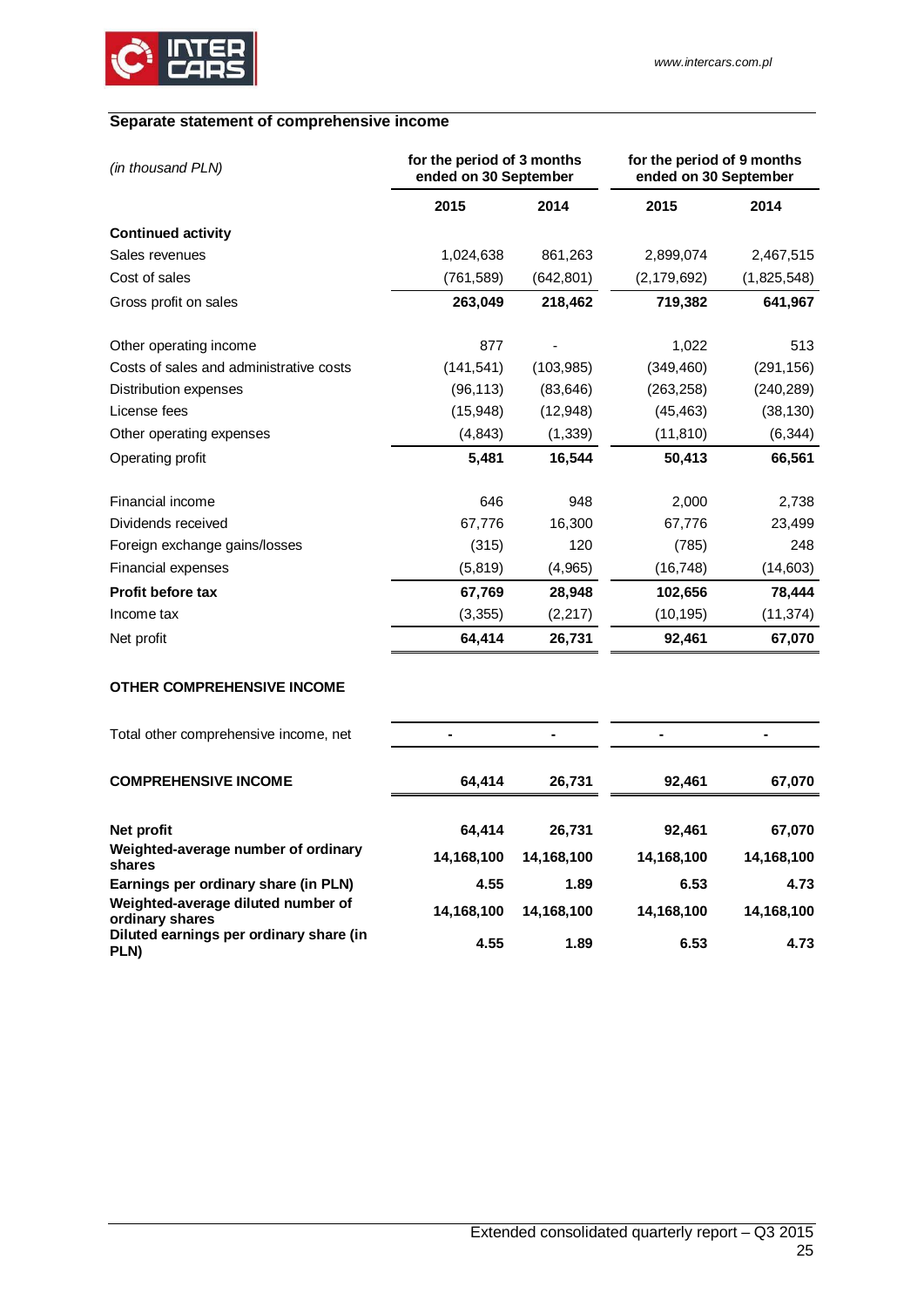

# **Separate statement of changes in equity**

# **for the period from 01 January 2015 to 30 September 2015**

| (in thousand PLN)                                | Share capital | Share premium<br>account | Statutory<br>reserve funds | Other capital<br>reserves | Retained earnings | Total     |
|--------------------------------------------------|---------------|--------------------------|----------------------------|---------------------------|-------------------|-----------|
| As at 01 January 2015                            | 28,336        | 259,530                  | 540,422                    | 5,935                     | 95,993            | 930,216   |
| <b>Statement of comprehensive income</b>         |               |                          |                            |                           |                   |           |
| Net profit in the reporting period               |               |                          |                            |                           | 92.461            | 92,461    |
| <b>Transactions with shareholders</b>            |               |                          |                            |                           |                   |           |
| Distribution of prior period profit - allocation |               |                          |                            |                           |                   |           |
| to reserve capitals                              |               |                          | 85.610                     |                           | (85,610)          |           |
| Distribution of prior period profit – dividend   |               |                          |                            |                           | (10,059)          | (10, 059) |
| As at 30 September 2015 (not audited)            | 28.336        | 259.530                  | 626.032                    | 5.935                     | 92,785            | .012,618  |

# **for the period from 1 January 2014 to 30 September 2014**

| (in thousand PLN)                                                                         | Share capital | Share premium<br>account | Statutory<br>reserve funds | Other capital<br>reserves | Retained earnings | Total     |
|-------------------------------------------------------------------------------------------|---------------|--------------------------|----------------------------|---------------------------|-------------------|-----------|
| As at 1 January 2014                                                                      | 28,336        | 259,530                  | 404,697                    | 5,935                     | 146,108           | 844,606   |
| <b>Statement of comprehensive income</b><br>Net profit in the reporting period            |               |                          |                            |                           | 67.070            | 67,070    |
| <b>Transactions with shareholders</b><br>Distribution of prior period profit - allocation |               |                          |                            |                           |                   |           |
| to reserve capitals                                                                       |               |                          | 135.725                    |                           | (135, 725)        |           |
| Distribution of prior period profit - dividend                                            |               |                          |                            |                           | (10,059)          | (10, 059) |
| As at 30 September 2014 (not audited)                                                     | 28,336        | 259.530                  | 540.422                    | 5,935                     | 67,394            | 901,617   |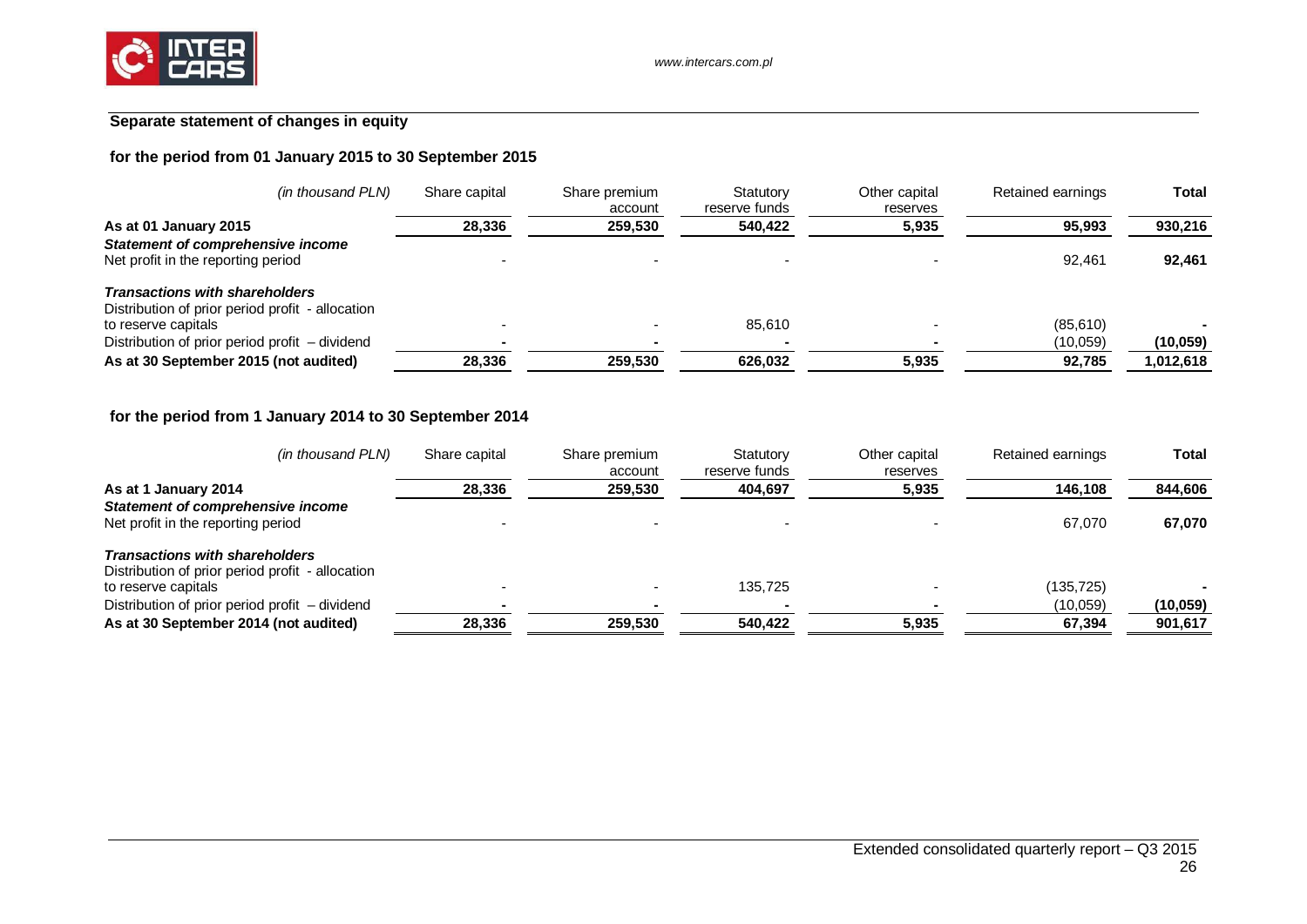

# <span id="page-26-0"></span>**Separate statement of cash flows**

| (in thousand PLN)                                                                             | 1.01.2015-<br>30.09.2015 | 01.01.2014-<br>30.09.2014 |
|-----------------------------------------------------------------------------------------------|--------------------------|---------------------------|
| Cash flows from operating activities                                                          |                          |                           |
| Profit (loss) before tax                                                                      | 102,656                  | 78,444                    |
| Adjustments:                                                                                  |                          |                           |
| Depreciation and amortization                                                                 | 21,564<br>119            | 19,216                    |
| Foreign exchange gains /losses<br>(Profit) /loss on the sale of property, plant and equipment | (128)                    | (9)<br>(770)              |
| Net interest and share in profits                                                             | 14,250                   | 11,675                    |
| Net dividends                                                                                 | (67, 776)                | (23, 499)                 |
| Other adjustments, net                                                                        |                          | (16)                      |
| Operating profit before changes in the working capital                                        | 70,685                   | 85,041                    |
| Change in inventories                                                                         | (212, 629)               | (184, 071)                |
| Change in receivables                                                                         | (177, 855)               | (68, 649)                 |
| Change in short-term liabilities                                                              | 392,137                  | 200,388                   |
| Cash generated by operating activities                                                        | 72,337                   | 32,708                    |
| Corporate income tax paid                                                                     | (10, 263)                | (3,233)                   |
| Net cash from operating activities                                                            | 62,074                   | 29,475                    |
| Cash flow from investing activities                                                           |                          |                           |
| Proceeds from the sale of plant, property, equipment and intangible<br>assets                 | 6,352                    | 808                       |
| Purchase of property, plant, equipment and intangible assets                                  | (14, 460)                | (24, 302)                 |
| Purchase of financial assets in related and other entities                                    | (120, 854)               | (9,993)                   |
| Repayment of loans granted                                                                    | 6,389                    | 13,193                    |
| Loans granted                                                                                 | (3, 123)                 | (9, 577)                  |
| Interest received                                                                             | 693                      | 7,692                     |
| Dividends received                                                                            | 67,776                   | 23,499                    |
| Other items, net                                                                              |                          |                           |
| Net cash from investing activities                                                            | (57, 227)                | 1,321                     |
| Cash flow from financing activities                                                           |                          |                           |
| (repayments) / proceeds from loans and lease                                                  | 60,240                   | 16,128                    |
| Interest paid                                                                                 | (15,626)                 | (13, 418)                 |
| Payment of finance lease liabilities                                                          | (9,600)                  | (5,671)                   |
| Payment of the factoring                                                                      | (39,763)<br>(10, 059)    | (24,637)                  |
| Dividend paid<br>Deposits received (returned)                                                 | (40)                     | (10,059)                  |
| Net cash from financing activities                                                            | (14,848)                 | (37,657)                  |
| Net change in cash and cash equivalents                                                       | (10,001)                 | (6, 861)                  |
|                                                                                               |                          |                           |
| Cash and cash equivalents at the beginning of the period                                      | 20,086                   | 15,802                    |
| Cash and cash equivalents at the end of the period                                            | 10,085                   | 8,941                     |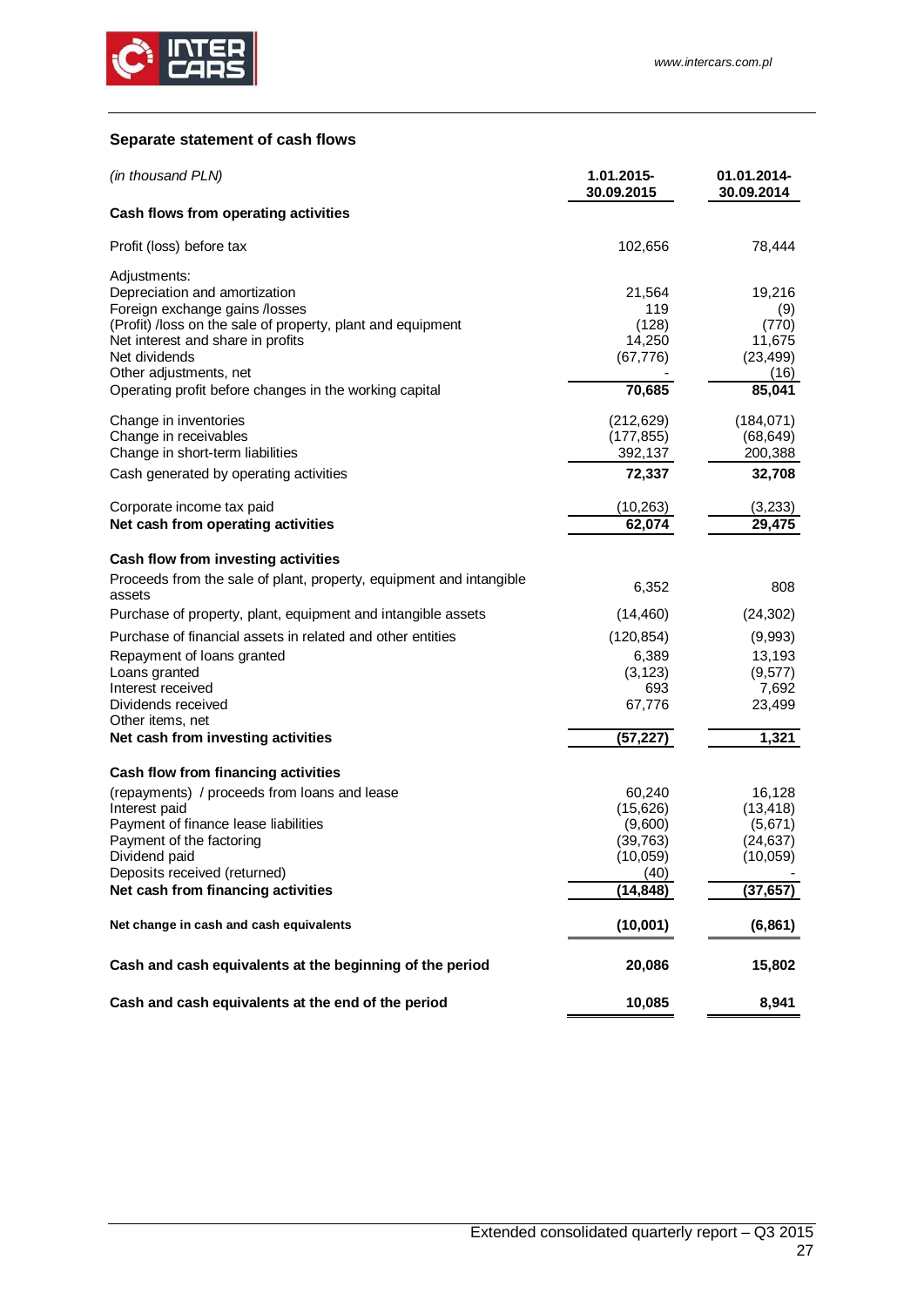

# <span id="page-27-0"></span>**1. Accounting principles**

The accounting principles applied by Inter Cars are the same as those applied by the Group, with the exception of interest in subsidiaries, valued at the historical costs minus revaluation write-downs.

# <span id="page-27-1"></span>**2. Investments in subordinated entities**

| Investments in subordinated entities as at 31.12.2014                           | 199,607 |
|---------------------------------------------------------------------------------|---------|
| Purchase of shares in Inter Cars Moldavia with its registered seat in Kishinev. |         |
| Increasing of the share capital of Inter Cars Romania s.r.l.                    | 6.519   |
| Increase in share capital in ILS Sp. z o.o.                                     | 135.000 |
| Increase in capital in Q-service Truck Sp. z o.o.                               | 1,000   |
| Increasing of the share capital of Inter Cars INT d.o.o. (Slovenia)             | 3,226   |
| Increasing of the share capital of Inter Cars Eesti OU                          | 208     |
| Investments in subordinated entities as at 30.09.2015                           | 344.561 |

### <span id="page-27-2"></span>**3. Transactions with related entities in the condensed standalone financial statements**

|                                             | <b>Sales revenues</b>    |                           | Purchase of goods and<br>services |                           |
|---------------------------------------------|--------------------------|---------------------------|-----------------------------------|---------------------------|
|                                             | 1.01.2015-<br>30.09.2015 | 01.01.2014-<br>30.09.2014 | 1.01.2015-<br>30.09.2015          | 01.01.2014-<br>30.09.2014 |
| Inter Cars Ukraine LLC                      | 26,580                   | 17,806                    |                                   |                           |
| Q-Service Sp. z o.o.                        | 1,181                    | 2,130                     | 68,324                            | 83,039                    |
| Lauber Sp. z o.o.                           | 5,149                    | 3,929                     | 29,255                            | 25,694                    |
| Inter Cars Ceska Republika                  | 66,950                   | 57,915                    | 7,638                             | 4,999                     |
| Inter Cars Slovenska Republika              | 66,733                   | 54,032                    | 2,070                             | 1,640                     |
| Feber Sp. z o.o.                            | 647                      | 590                       | 26,468                            | 45,828                    |
| Inter Cars Lietuva UAB                      | 44,860                   | 59,433                    | 14,778                            | 13,544                    |
| IC Development & Finance Sp. z<br>0.0.      |                          |                           | 843                               | 895                       |
| JC Auto s.r.l.                              | 9,180                    | 6,150                     |                                   | 213                       |
| Inter Cars d.o.o.                           | 59,708                   | 32,339                    | 3,292                             | 1619                      |
| JC Auto S.A.                                | 51                       | 683                       |                                   |                           |
| Inter Cars Hungária Kft                     | 71,960                   | 30,191                    | 40,172                            | 1131                      |
| Inter Cars Romania s.r.l.                   | 185,403                  | 125,397                   | 11,898                            | 15,082                    |
| Armatus sp. z o.o.                          | 6                        | 24                        | 5,429                             |                           |
| Cleverlog Autoteile BmbH                    | 7,931                    | 608                       |                                   |                           |
| Inter Cars Latvija SIA                      | 89,440                   | 63,269                    | 959                               | 604                       |
| Inter Cars Bulgaria Ltd.                    | 9,972                    | 8,186                     | 267                               | 57                        |
| Inter Cars Marketing Services<br>Sp. z o.o. | 168                      | 88                        | 83,730                            | 58,724                    |
| ILS Sp. $z$ o.o.                            | 5,891                    | 100                       | 161,290                           | 134,095                   |
| Q-Service Truck Sp. z o.o.                  | 428                      | 349                       | 3,611                             | 556                       |
| Inter Cars Malta Limited                    |                          |                           | 92,514                            |                           |
| Inter Cars d o.o. (Slovenia)                | 1,231                    |                           |                                   |                           |
| Inter Cars Eston                            | 1                        |                           |                                   |                           |
|                                             | 653,470                  | 463,219                   | 552,538                           | 387,720                   |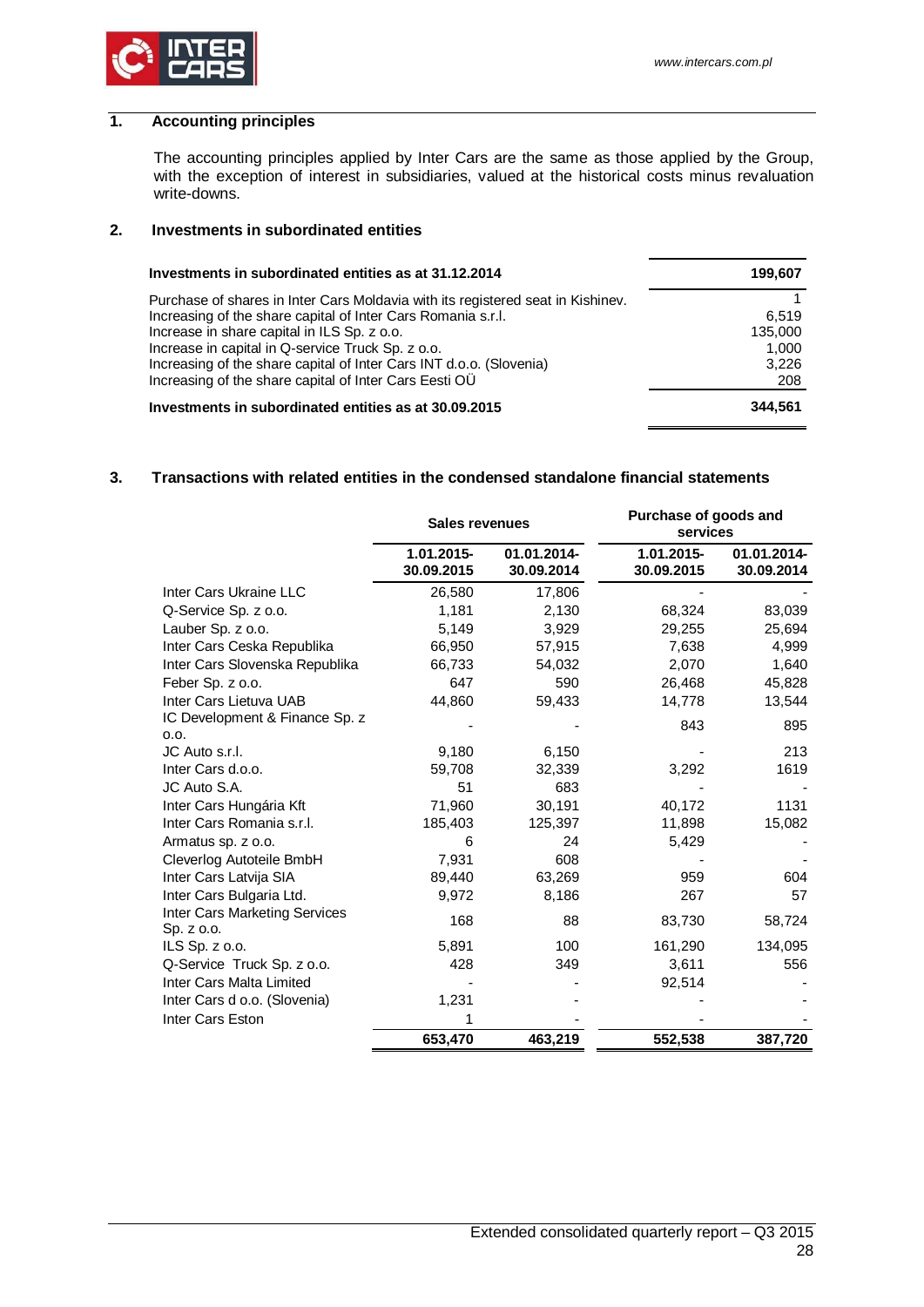

# Transactions with related entities in the condensed standalone financial statements (continued)

| settlements                                               | Receivables as at |            | Liabilities as at |            |
|-----------------------------------------------------------|-------------------|------------|-------------------|------------|
|                                                           | 30/09/2015        | 31/12/2014 | 30/09/2015        | 31/12/2014 |
| Inter Cars Ukraine LLC                                    | 16,368            | 14,586     |                   |            |
| Q-service Sp. z o.o.                                      | 185               |            | 13,087            | 15,348     |
| Lauber Sp. z o.o.                                         | 15,432            | 9,621      | 2,709             | 1,799      |
| Inter Cars Ceska Republika                                | 13,995            | 15,309     | 241               | 1,246      |
| Inter Cars Slovenska Republika                            | 24,699            | 14,210     | 153               | 69         |
| Feber Sp. z o.o.                                          | 158               | 103        | 11,444            | 8,368      |
| Inter Cars Lietuva UAB                                    | 12,951            | 5,953      | 414               | 156        |
| Armatus sp. z o.o.                                        | 2                 |            |                   |            |
| IC Development & Finance Sp. z o.o.                       |                   |            | 114               |            |
| JC Auto s.r.l.                                            | 16,376            | 11,255     | 0                 | 50         |
| Inter Cars d.o.o.                                         | 57,206            | 34,972     | 142               | 3          |
| JC Auto S.A.                                              | 172               | 121        |                   | 241        |
| <b>INTER CARS Hungária Kft.</b>                           | 39,413            | 11,371     | 15,322            | 1,319      |
| JC Auto s.r.o.                                            | 4,097             | 4,120      |                   |            |
| Inter Cars Romania s.r.l.                                 | 152,067           | 136,636    | 435               | 82         |
| Inter Cars Latvija SIA                                    | 58,219            | 43,644     | 154               | 233        |
| Inter Cars Cyprus Ltd.                                    |                   | 85         | 2,062             | 2,737      |
| Cleverlog-Autoteile GmbH                                  | 3,218             | 525        |                   |            |
| Inter Cars Bulgaria Ltd.                                  | 2,675             | 5,198      | 118               |            |
| Inter Cars Marketing Services Sp. z o.o.                  | 53                | 7          | 96,782            | 22,588     |
| ILS Sp. z o.o.                                            | 936               | 9,002      | 31,191            | 362        |
| Inter Cars Malta Holding Limited                          |                   | 1,066      | (19)              | (19)       |
| Inter Cars Malta Limited                                  |                   | 13,561     | 9,384             | 2,730      |
| Q-service Truck Sp. z o.o.                                | 42                | 7          | 492               | 14         |
| <b>ILS SRL</b>                                            | 3                 | 9          |                   |            |
| ILS Latvijas filialie                                     | $\overline{2}$    | 6          |                   |            |
| Inter Cars Slovenia                                       | 635               | 404        |                   |            |
| Inter Cars Eesti OU                                       | 227               |            |                   |            |
| Gross receivables from subsidiaries                       | 419,131           | 331,771    | 184,225           | 57,326     |
| Revaluation write-down on receivables<br>(JC Auto s.r.o.) | (4,009)           | (4,009)    |                   |            |
| Net receivables from subsidiaries                         | 388,013           | 327,762    | 184,225           | 57,326     |

### **Settlements on loans and borrowings**

| Receivables from subsidiaries            | 30/09/2015 | 31/12/2014 |
|------------------------------------------|------------|------------|
| Lauber Sp. z o.o.                        | 9.026      | 8,780      |
| Feber Sp. z o.o.                         |            | 3.010      |
| IC Development & Finance Sp. z o.o.      | 24,966     | 25,334     |
| SMIOC FRENOPLAST Bułhak i Cieślawski S.A | 3.166      | 3,147      |
| Inter Cars Bulgaria EOOD                 | 954        | 988        |
| Inter Cars Malta Limited                 | 12.837     | 6,046      |
| Q-Service Truck sp z o.o.                | 1,258      | 1,254      |
| Cleverlog-Autoteile GmbH                 |            | 128        |
| Gross receivables on loans               | 52,207     | 48,687     |
| Revaluation write-down on loans          | (3,059)    | (3,059)    |
| Net receivables on loans                 | 49.148     | 45.628     |